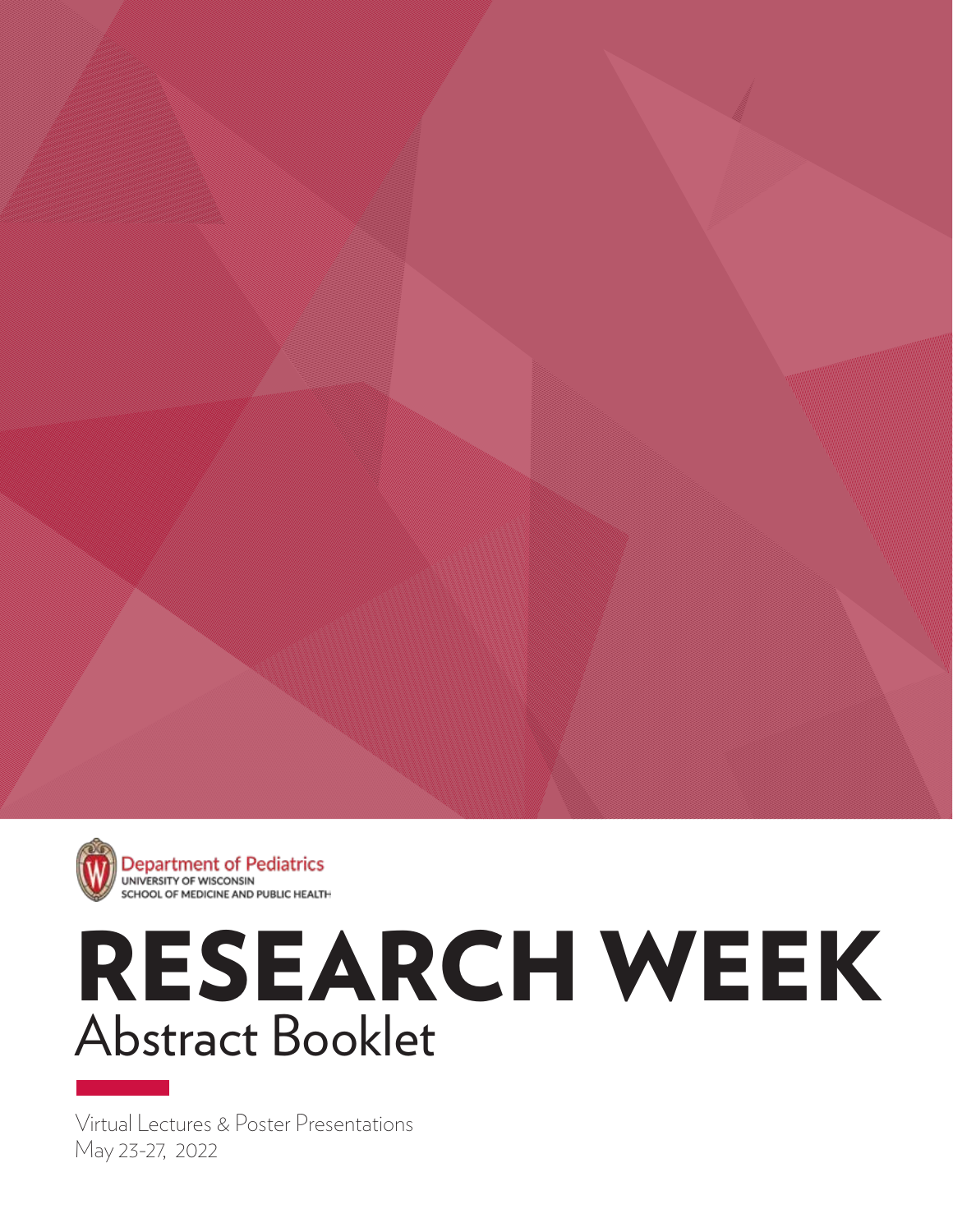

# Table of Contents

|           | $7 - 7$   |
|-----------|-----------|
|           | 8-11      |
| Abstracts |           |
|           | $12 - 16$ |
|           |           |
|           | $22 - 26$ |
|           |           |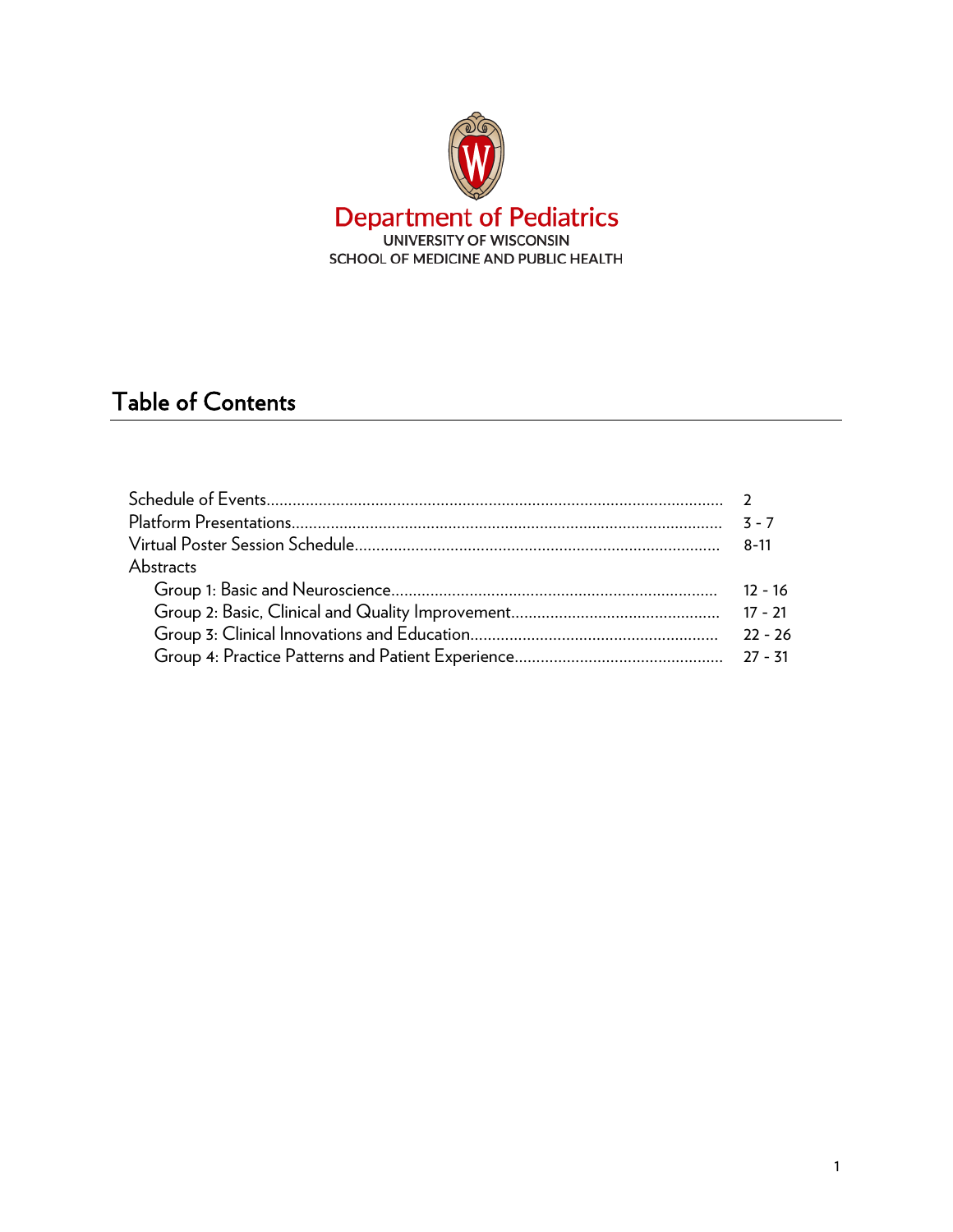

# Schedule of Events

# Monday, May 23

8-9 a.m., Morning Report: Quality Improvement and Scholarly Work 12-1p.m., MOC Part 4 Overview

# Tuesday, May 24

8-9 a.m., Morning Report – Mentor and Mentee Relationships 1:30-5 p.m., Fellow Capstone Research Presentations

## Wednesday, May 25

8-9a.m., WARF Presentation 12-1:00 p.m., Regulatory, Compliance and Recruitment Strategies

# Thursday, May 26

7:30-8:30 a.m., Odell Lecture (Pediatric Grand Rounds) 8:30-9:00 a.m., Odell Award Recipient and Presentation 9:00-9:30 a.m., Wald Award Recipient and Presentation 9:40-12:30 p.m., Wald Faculty Research Forum

### Friday, May 27

1-1:30 p.m., Research Week Keynote Presentation 1:30-3 p.m., Platform Presentations 3-3:30 p.m., Opportunity to view online posters and abstracts 3:30-5 p.m., Virtual Poster Presentations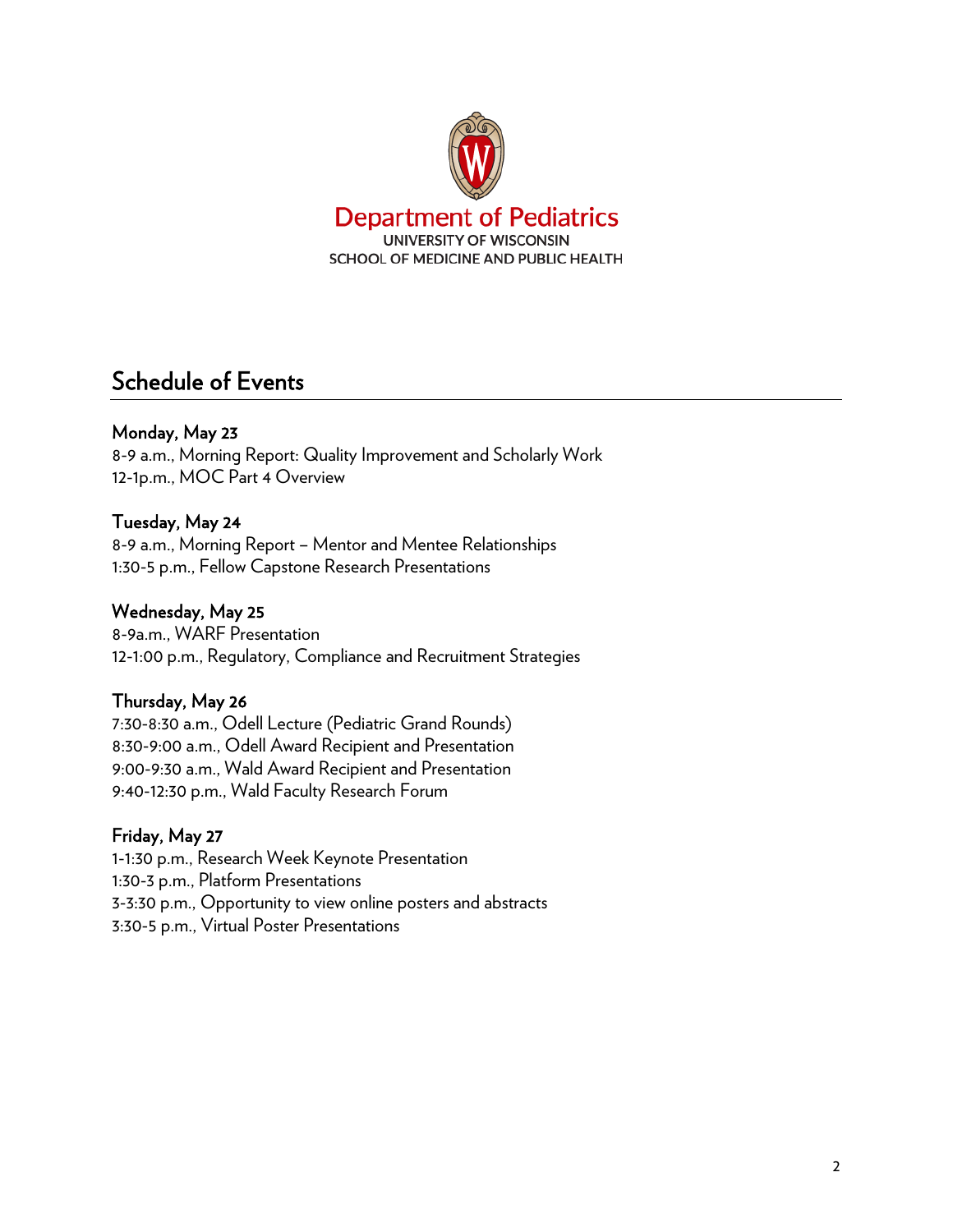# Platform Presentations

1:30-3:00 p.m.

| Time          | Presenter                | Title                                                        |
|---------------|--------------------------|--------------------------------------------------------------|
| $1:30-1:45$   | Hannah Schumacher, MD    | Reducing time to enteral feeding during HFNC use for         |
|               | Tyler Sternhagen, MD     | bronchiolitis                                                |
| $1:45-2:00$   | Aisha Ansar, MBBS        | Sharp Rise in New-Onset Pediatric Diabetes During the        |
|               |                          | Covid-19 Pandemic                                            |
| $2:00-2:15$   | Narmin Mukhtarova, MD    | Atopic phenotype is influenced by biological sex and iron    |
|               |                          | deficiency at birth                                          |
| $2:15 - 2:30$ | Diane Brown, MD          | Improvements in post-operative cardiac surgery arrhythmia    |
|               |                          | identification using the Atriamp signals                     |
| $2:30-2:45$   | April Hall, PhD, MS, CGC | Improved Insurance Coverage of Exome Sequencing in an        |
|               |                          | Outpatient Medical Genetics Clinic Leads to Increases in     |
|               |                          | Diagnoses and Positively Impacts Clinical Management         |
| $2:45-3:00$   | Elizabeth Mann, MD       | Delivering Advancements in the Lives of Youth with Type 2    |
|               |                          | Diabetes (DAILY T2D): a quality improvement initiative to    |
|               |                          | address disparities and provide quality, individualized care |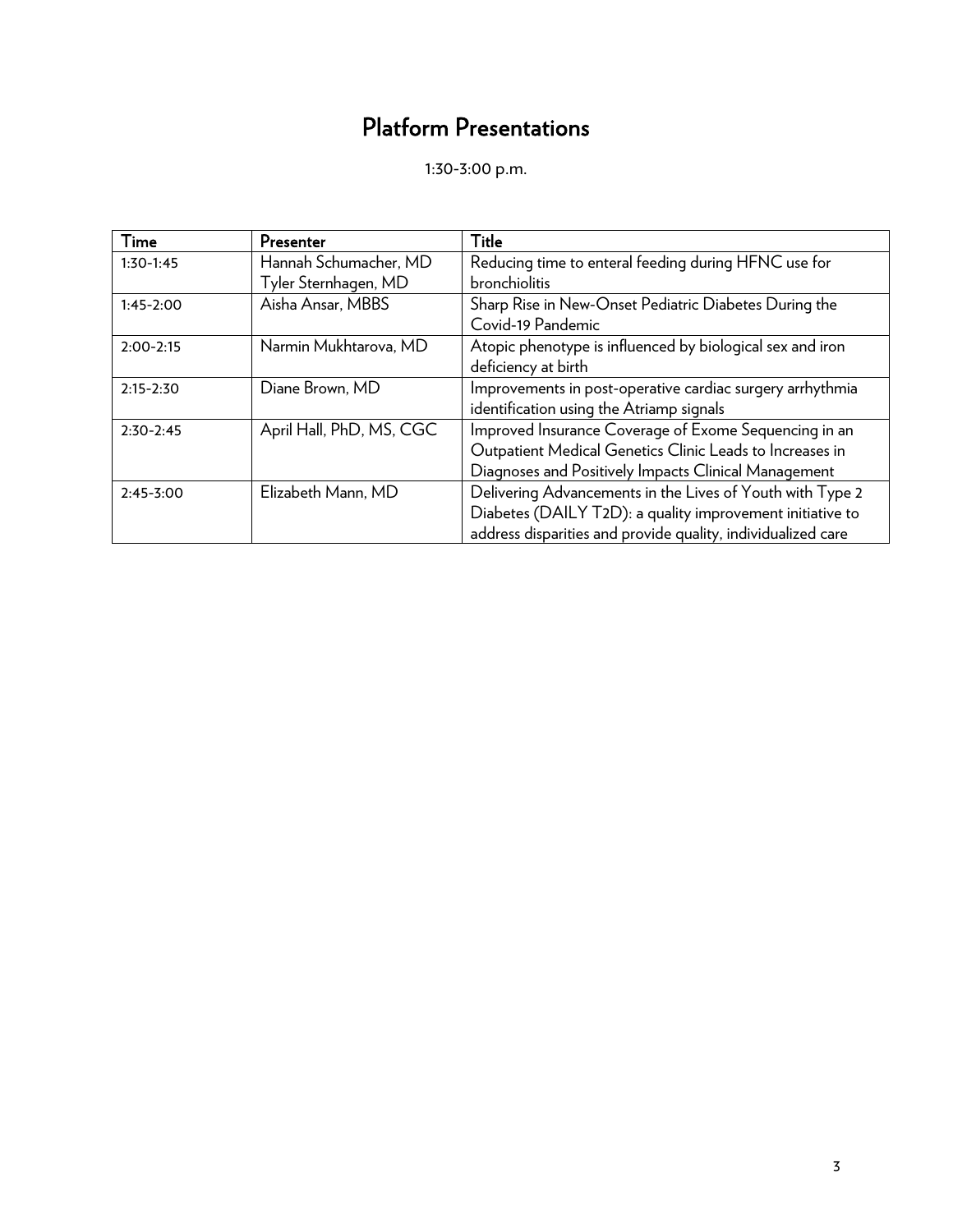# Platform Presentations<br>1:30-3:00 p.m.

- 1. Reducing time to enteral feeding during HFNC use for bronchiolitis Schumacher H, Sternhagen T, Koffarnus K, McCormick N, O'Connor K, Shadman K
- 2. Sharp rise in new-onset pediatric diabetes during the COVID-19 pandemic Ansar A, Livett T, Beaton W, Carrel A, Bekx T
- 3. Atopic phenotype is influenced by biological sex and iron deficiency at birth Mukhtarova N, Babu A, Coe C, Kling P
- 4. Improvements in post-operative cardiac surgery arrhythmia identification using the atriamp signals

Brown D, Al-Subu A, Zhang X, VonBergen N

- 5. Improved insurance coverage of exome sequencing in an outpatient medical genetics clinic leads to increases in diagnoses and positively impacts clinical management Hall A, Garcia K, Smid C, Meder A, Perrera L, Scott Schwoerer J
- 6. Delivering advancements in the lives of youth with type 2 diabetes (daily T2D): A quality improvement initiative to address disparities and provide quality, individualized care Mann E, Rehm J, Roe E, Beaton W, Shadman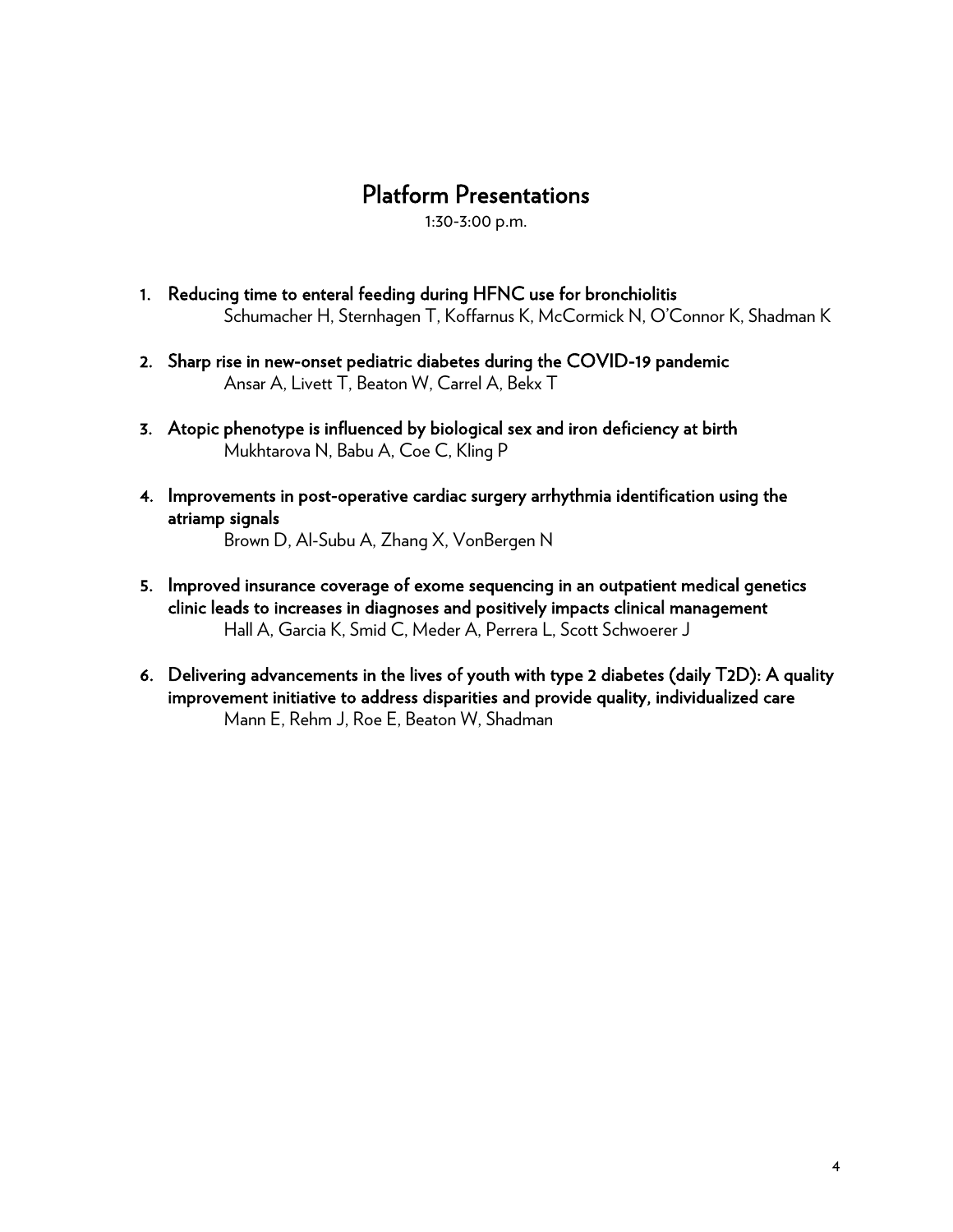#### Reducing time to enteral feeding during HFNC use for bronchiolitis

*Schumacher H, Sternhagen T, Koffarnus K, McCormick N, O'Connor K, and Shadman K*

Background: Enteral feeding in children receiving high flow nasal cannula (HFNC) for viral bronchiolitis is often delayed due to perceived concerns of ventilation-swallowing dysfunction, peri-intubation aspiration risk, or aspirationrelated respiratory failure (ARRF), despite recent evidence suggesting that early enteral nutrition during HFNC use is safe, well tolerated, and associated with vital sign improvement and earlier discharge. Our aim is to analyze local feeding practices in these patients to develop a standardized feeding workflow with a goal of reducing the average time to enteral feeding by 50% by April 2023.

Design/Methods: An interdisciplinary stakeholder group met to understand the variation in feeding children with bronchiolitis treated with HFNC. Retrospective chart review was performed on patients admitted to the American Family Children's Hospital with bronchiolitis treated with HFNC during the respiratory seasons of 2019-2022. Patients were excluded if they were less than 32 weeks gestational age, had a concurrent diagnosis of pneumonia on admission, or underlying history of hypotonia or dysphagia. Practice variation was analyzed via fishbone diagram to identify common root causes, change ideas, and measures for future improvement cycles. The primary outcome measure was time between HFNC initiation and first enteral feeding. Flow rates at time of first feed and route of feed were also collected. Documented concern for feeding related aspiration pneumonia was collected as a balancing measure. Time to first feeding was analyzed using an Individual statistical process control chart.

Results: The group identified a lack of shared vision, local culture of feeding practices, and non-standardization as common causes for practice variation. Of the 55 patients reviewed, average time from initiation of HFNC to first feeding was 12.6 hours with a range from 15 minutes up to 49 hours. Average flow rate on HFNC at time of first feed was 1.2 L/kg. Only 2 patients were fed via nasogastric tube for their first feed on HFNC. None of the included patients developed documented pneumonia requiring treatment with antibiotics following re-initiation of feeds while on HFNC.

Conclusions: The large variation in nil per os time suggests a lack of a shared interdisciplinary mental model of feeding children with bronchiolitis on HFNC. Next steps include development of a standardized feeding guideline for this specific patient population and ongoing tracking of measures.

#### \* Sharp rise in new-onset pediatric diabetes during the COVID-19 pandemic

*Ansar A, Livett T, Beaton W, Carrel A, Bekx T* Background: Recent studies report a significant impact of the COVID-19 pandemic on the incidence and severity of diabetes. Our study aims to determine the incidence of new onset pediatric diabetes pre-pandemic vs during the pandemic. A second aim was to analyze the presentation based on age, severity, HbA1c, BMI, and Covid testing.

Design/Methods: This retrospective cohort study includes pediatric patients with newly diagnosed diabetes (Type 1 and 2) admitted to the American Family Children's Hospital (Madison, WI) from 2018 to 2021. Data includes age at diagnosis, body mass index, hemoglobin A1c % and pH at presentation, presence of autoimmune pancreatic antibodies, and Covid-19 PCR results at admission in pre-pandemic (Jan 2018-March 2020) versus pandemic periods (March 2020 through 2021. Diabetes was diagnosed as Type 1 when 1 or more pancreatic antibodies were positive, Type 2 when all 4 antibodies were negative and BMI >85th percentile. Statistical analysis was performed using SAS software with the incidence rates analyzed using univariate and multivariate Poisson regression analyses.

Results: During the pandemic, the incidence of both T1DM and T2DM increased (67% and 257% respectively), and a higher percent of T1DM patients presented in DKA(diabetic ketoacidosis), i.e., pH <7.3 (62% vs 54% pre-pandemic). Rates of severe DKA (pH <7.1) increased from 19% in 2018-2019 to 26% in 2020, and almost 30% in 2021. T1DM patients with a BMI >95th percentile increased from fewer than 10% to above 15%. There were no significant differences observed in HbA1c between the two periods. Almost all patients were Covid-19 PCR negative at the time of diagnosis (97% in 2020 and 93% in 2021).

Conclusions: We and others have shown an increased number and severity of newly diagnosed pediatric diabetes cases with the pandemic. The increase in the incidence of pediatric diabetes at our center was not explained by factors such as changes in referral patterns or insurance coverage. Societal factors such as changes in the functionality and accessibility of the healthcare system and parental fears over contracting Covid may have contributed to increased severity at time of presentation. A possible direct diabetogenic effect of Covid-19 remains unknown.

\*Accepted at Pediatric Endocrine Society 2022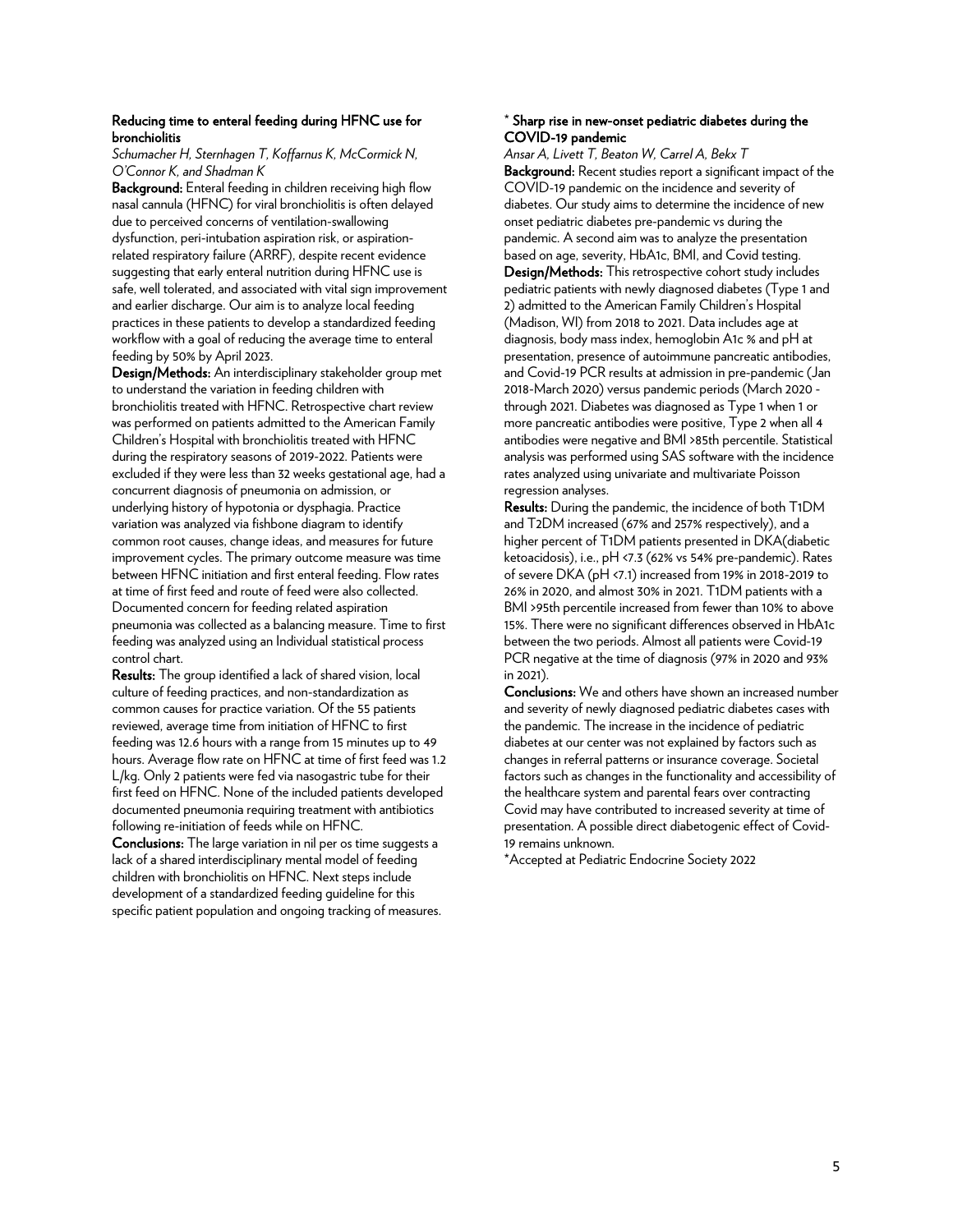#### \* Atopic phenotype is influenced by biological sex and iron deficiency at birth

#### *Mukhtarova N, Babu A, Coe C, Kling P*

Background: Sex differences are already evident in some innate and adaptive immune responses at delivery, which may reflect sex-related differences in growth rates and iron utilization. Low levels of storage iron in neonates have been associated with risk for eczema and wheezing in infants/toddlers. A skewed cytokine responses by mononuclear cells (MNC) in the neonate may be indicative of an atopic phenotype. However, the interaction between neonatal sex, iron deficiency (ID), and the cytokine profile of MNC from cord blood (CB) is unknown. The objective of this study was to determine sex-specific effects of ID on CB MNC cytokine responses at delivery.

Design/Methods: CB was collected from healthy term newborns after elective cesarean delivery. Samples were categorized by biological sex and neonatal iron status. Maternal and infant sociodemographic factors were considered as covariates. ID was defined as CB transferrin saturation ≤25%. Th1 and Th2 cytokines were obtained. MNC were stimulated in culture for 24 hr with the mitogen phytohemagglutinin to induce cytokine responses. To delineate the direct impact of iron on MNC cytokine response, iron was chelated with deferoxamine (DFX). Thiazolyl blue (MTT) dye confirmed cell viability. Statistical tests included chi-square, ANOVA, Shapiro-Wilk normality test, and either Wilcoxon rank-sum test or t test.

Results: Eighty-five CB samples were analyzed. Male infants were less likely than females to show an eosinophilia at birth (p=0.02). Male infants had higher CB MNC IL-6 release (p=0.03). ID was associated with lower levels of CB plasma TNF- $\alpha$  (p=0.02), but elevated MNC TNF $\alpha$  release (p=0.01). DFX did not lessen the significant difference in MNC TNF $\alpha$ release between ID and iron sufficient states; however, the reversed direction of association was observed. Based on MTT results, cell viability did not differ. When stratified by sex, male & female MNC TNFα, female MNC IL-8 release was higher (all p<0.05) and female CB plasma IL-6 (p=0.003) and  $TNF\alpha$ (p=0.02) were lower with ID.

Conclusions: Our study indicated that Th1/Th2 cytokine balance may differ in females and males at delivery. Further, ID at birth influenced MNC cytokine release in culture and the release of MNC TNF $\alpha$  in the ID group was susceptible to iron chelation, lowering the response. The linkage between immune processes, iron status, and sex is important for clinicians to appreciate.

\*Accepted at Pediatric Academic Societies

#### \* Improvements in post-operative cardiac surgery arrhythmia identification using the atriamp signals

*Brown D, Al-Subu A, Zhang X, VonBergen N*

Background: Following cardiac surgery, as many as 50% - 60% of patients will experience an arrhythmia. These arrhythmias are associated with increased morbidity and occasional mortality. Therefore, rapid and accurate identification is paramount to the improvement of patient outcome.

Design/Methods: An IRB approved prospective observational study of children less than or equal to 18 years of age admitted to the PICU with atrial pacing wires following congenital heart surgery. The AtriAmp was connected to atrial pacing wires and an AEG was displayed along with a surface ECG on GE monitors. Nine different types of arrhythmias were collected over the course of the first five months of the study. A 12 question online survey was given to critical care and cardiology providers at ten different programs across the country as well as being posted to the AAP SOCC fall newsletter. Six questions displayed signals from only the surface leads, while the other six showed the same arrhythmias with an AEG also displayed. Answers were then evaluated for confidence and accuracy. A paired t-test along with mixed method modeling was used to assess the data.

Results: 88 providers, MDs and NPs completed the survey. The study showed that a provider's overall accuracy in diagnosis significantly increased (p=0.08) as well did their confidence in their diagnosis (p<0.001). When looking at correctness for individual arrhythmias, junctional ectopic tachycardia (JET), sinus tachycardia, and complete heart block showed that providers had a significant increase in their ability to accurately diagnose the arrhythmia when using the AtriAmp signal (p<0.001, p=0.002, p=0.010 respectively). Conclusions: Use of the AtriAmp increased provider ability to accurately diagnosis post-operative arrhythmias when compared to the same arrhythmias seen on surface electrograms. It also increased a provider's confidence in their diagnosis.

\*Accepted Midwest PCCM Meeting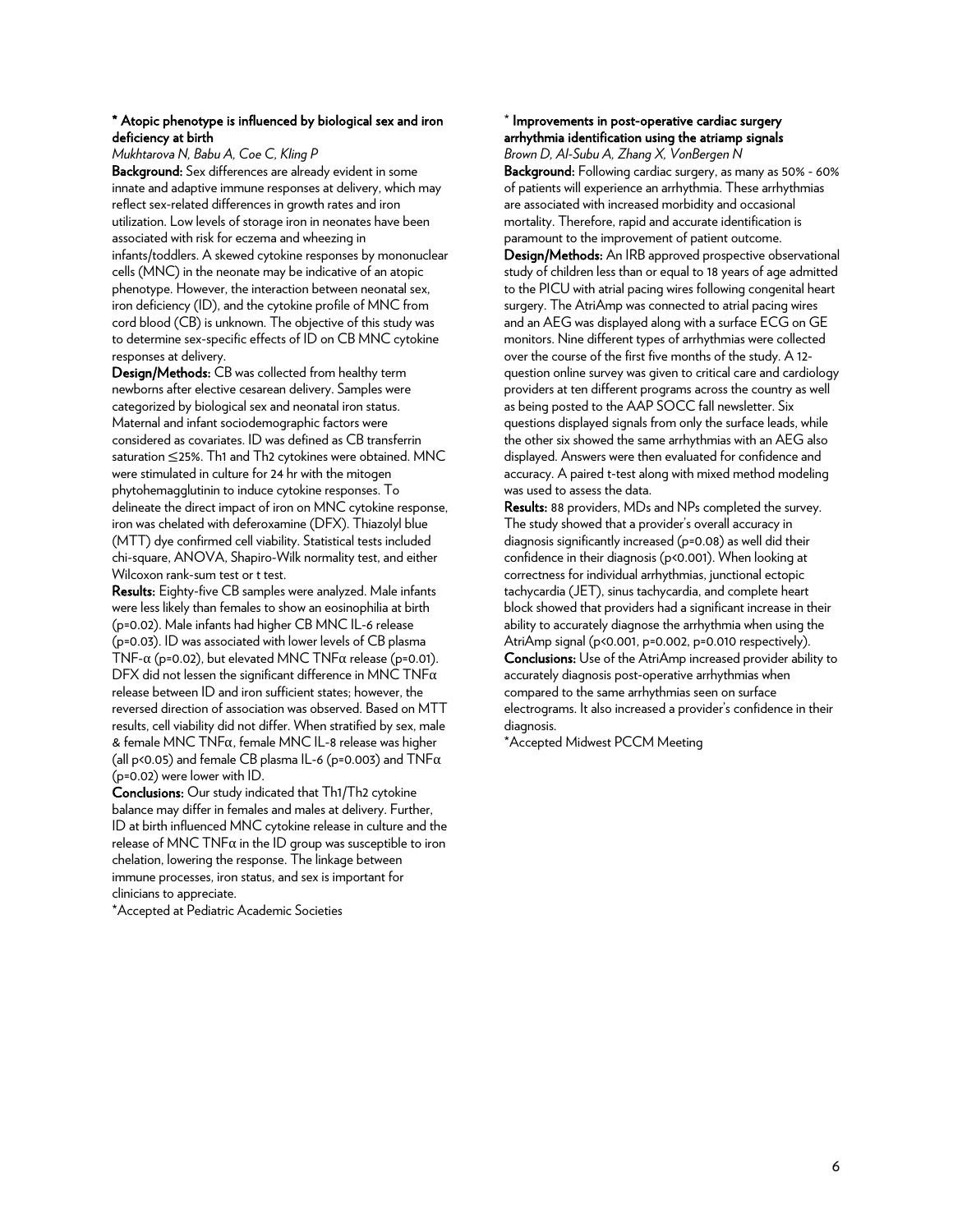\* Improved insurance coverage of exome sequencing in an outpatient medical genetics clinic leads to increases in diagnoses and positively impacts clinical management *Hall A, Garcia K, Smid C, Meder A, Perrera L, Scott Schwoerer J*

Background: Exome sequencing (ES) is a cost-effective and powerful tool to diagnose patients suspected of having a Mendelian disorder. ES can also impact care and inform prognosis, surveillance, treatments, recurrence risks, support, and research opportunities in patients both receiving a diagnosis and those with negative test results. However, insurance coverage of this testing is often lacking with the testing being denied as experimental or lacking medical necessity. To address this gap, we established collaborations with several local insurers to better understand their needs in providing coverage for exome sequencing.

Design/Methods: Data on all ES prior authorization requests and tests ordered from 2016-2021, in an outpatient medical genetics clinic at UW Health was analyzed. Demographics, phenotype, insurance, testing ordered, results of testing, and clinical outcomes (active clinical management, monitoring and long-term clinical management, family focused outcomes, and reproductive -focused outcomes) was collected.

Results: ES approval rates have significantly improved across all payors (private and public) since 2017 (7 approvals in 2017 (44% approved) and 156 approvals (89% of requests approved) in 2021. Most exomes ordered were proband testing with targeted, confirmation variant testing in parents and/or other family members due to lack of insurance coverage of trio or familial testing. Common indications for ES were multiple congenital anomalies, global developmental delay/intellectual disability, neurodevelopmental disorders, and/or dysmorphic features. Pathogenic variants were detected in 96 individuals (38%, n=255), 154 individuals had one or more variants of unclear significance (60%), and 41 had a negative exome (16%). 29% of individuals received a diagnosis related to their presenting symptoms. ES impacted medical management in 60% of cases overall and often impacted medical management in 2 or more categories. In more than 90% of patients receiving a diagnosis and in 46% of cases not receiving a diagnosis, ES impacted their medical management.

Conclusions: ES has a high diagnostic yield and impacts medical management in an outpatient setting. This data supports the continued and expanded insurance coverage of ES as a first-tier test for underserved populations, adults, and those presenting with features other than multiple congenital anomalies, developmental delays or dysmorphic features. \*Accepted at American College of Medical Genetics

\* Delivering advancements in the lives of youth with type 2 diabetes (daily T2D): A quality improvement initiative to address disparities and provide quality, individualized care

*Mann E, Rehm J, Roe E, Beaton W, Shadman K* Background: Pediatric Type 2 diabetes (T2D) management includes non-insulin medications, nutrition, and exercise therapy. Youth with T2D at this academic center were previously seen across multiple clinics with intermittent access to specialized T2D care. Consolidating T2D visits to diabetes clinic increases access to multi-D care with providers trained in T2D management. The specific aim of this initiative was to increase the percentage of pediatric T2D visits scheduled in multi-D diabetes clinic from 57% to 90% in 6 months.

Design/Methods: A stakeholder team identified key drivers to improve T2D care, including multi-D care at every visit with nutrition, nursing and social work, case management services, consistent provider expertise of novel T2D therapeutics, comorbidity monitoring and treatment, and patient-centered new onset education. Using PDSA cycles, T2D care was consolidated from 5 endocrinology clinics to a specialized multi-D clinic beginning October 2020. Interventions included E-mail and meeting announcements, updating EMR documentation, RN training and protocol tools, provider education rounds, and increasing staffing with a diabetes educator and a care coordinator assistant. Monthly reports were generated and reviewed using run charts or percentage (p) statistical process control (SPC) charts and centerlines were adjusted for special cause using established run and SPC rules. Outcome measure was percentage of all T2D vists scheduled in diabetes clinic. Process measures included T2D visits in diabetes clinic with nutrition services scheduled and total T2D visits in diabetes clinic each month. Balancing measures included qualitative surveys and feedback from providers and care team members.

Results: A total of 691 visits were scheduled for 113 distinct youth with T2D across 5 endocrinology clinics between January 2020 and February 2022. P SPC chart showed special cause was achieved in Oct 2020 and Apr 2021, with an increasing percent of T2D visits scheduled in multi-D diabetes clinic from baseline of 57.2% to 75.6% and 89.6%, respectively. Conclusions: In the first 6 months, we achieved consolidation of ambulatory pediatric T2D care to a specialized multi-D diabetes clinic. Sustainability will be achieved when rates remain >80% for more than 12 months. Subsequent efforts will focus on screening and managing comorbidities, with an initial focus on diabetes nephropathy.

\*Accepted at Academic Pediatric Association Quality Improvement Conference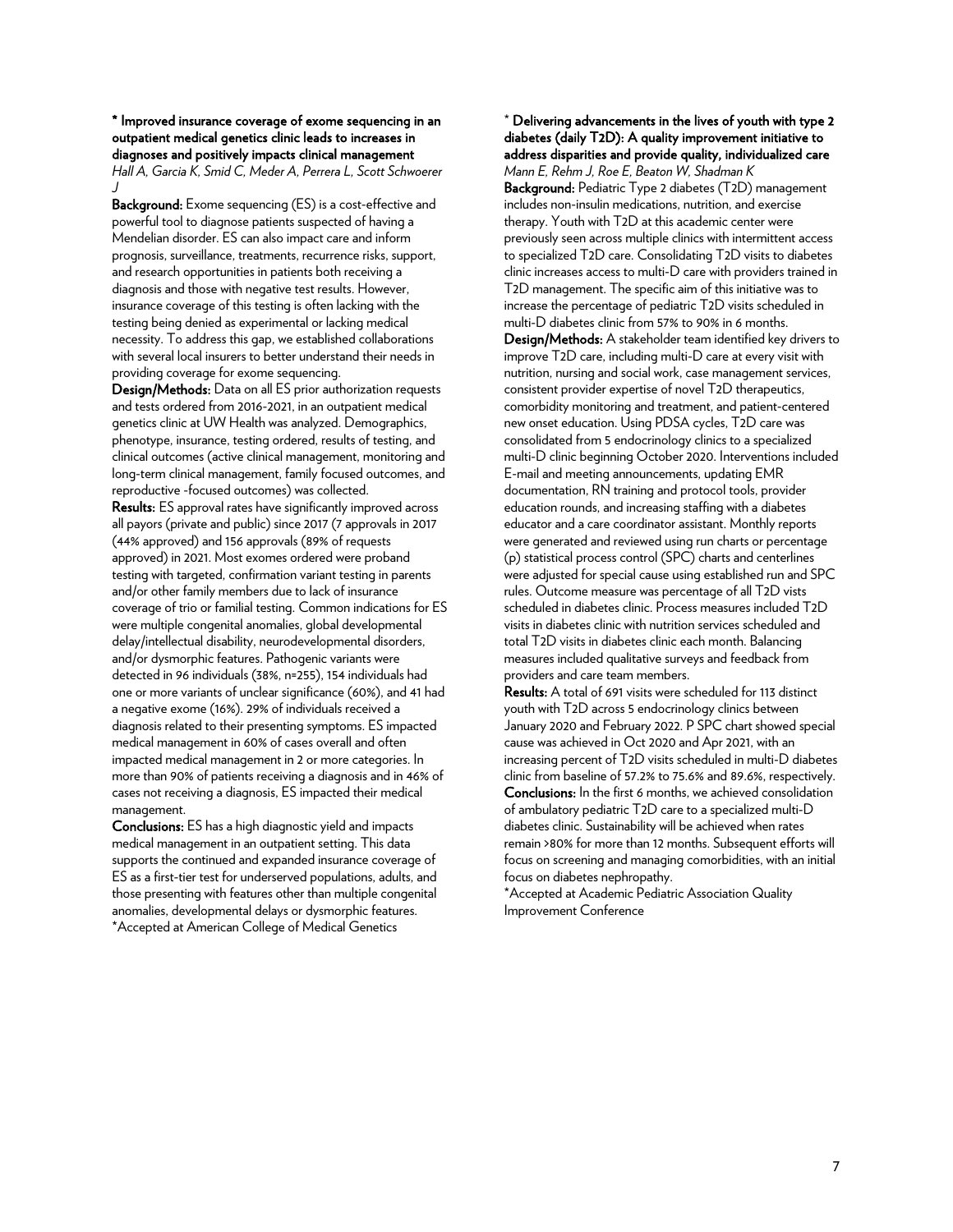# Group 1: Basic & Neuroscience Moderator: Jim Gern, MD 3:30-5:00 p.m.

| Time          | Presenter       | Title                                                             |
|---------------|-----------------|-------------------------------------------------------------------|
| 3:30-3:35     | Jim Gern, MD    | Welcome                                                           |
| $3:35-3:45$   | Doug Dean, PhD  | Cord Blood DNA Methylation Levels in Genes regulating             |
|               |                 | Hematopoietic and Mesenchymal Cells are Associated with Infant    |
|               |                 | <b>White Matter Microstructure</b>                                |
| $3:45 - 3:55$ | Marissa DiPiero | Increased Inflammatory Indices at Birth Are Associated with Brain |
|               |                 | Structure at 1-Month                                              |
| $3:55 - 4:05$ | Katie Beverley  | LCA16 Disease Mutation Shows that Inner Pore Size is Critical for |
|               |                 | Kir7.1 Channel Function                                           |
| $4:05 - 4:15$ | Rachel Spanton  | Longitudinal hearing outcomes in infant macaques exposed          |
|               |                 | prenatally to Zika virus                                          |
| $4:15 - 4:25$ | Marissa Galli   | Multi-modal Longitudinal Assessment of Infant Brain Organization  |
|               |                 | in Perinatal Brain Injury                                         |
| $4:25 - 4:35$ | Anthony Babu    | Short- and long-term effects of congenital iron deficiency on     |
|               |                 | hematopoietic cell lineages.                                      |
| $4:35 - 4:45$ | Marissa DiPiero | Investigating Early Brain Development and Executive Function in   |
|               |                 | Young Children                                                    |
| $4:45 - 4:55$ | Doug Dean, PhD  | Mapping Brain Development in Infants and Young Children Using     |
|               |                 | MPnRAGE T1 Relaxometry                                            |
| 4:55-5:00     | Jim Gern, MD    | Closing Words and Thank You                                       |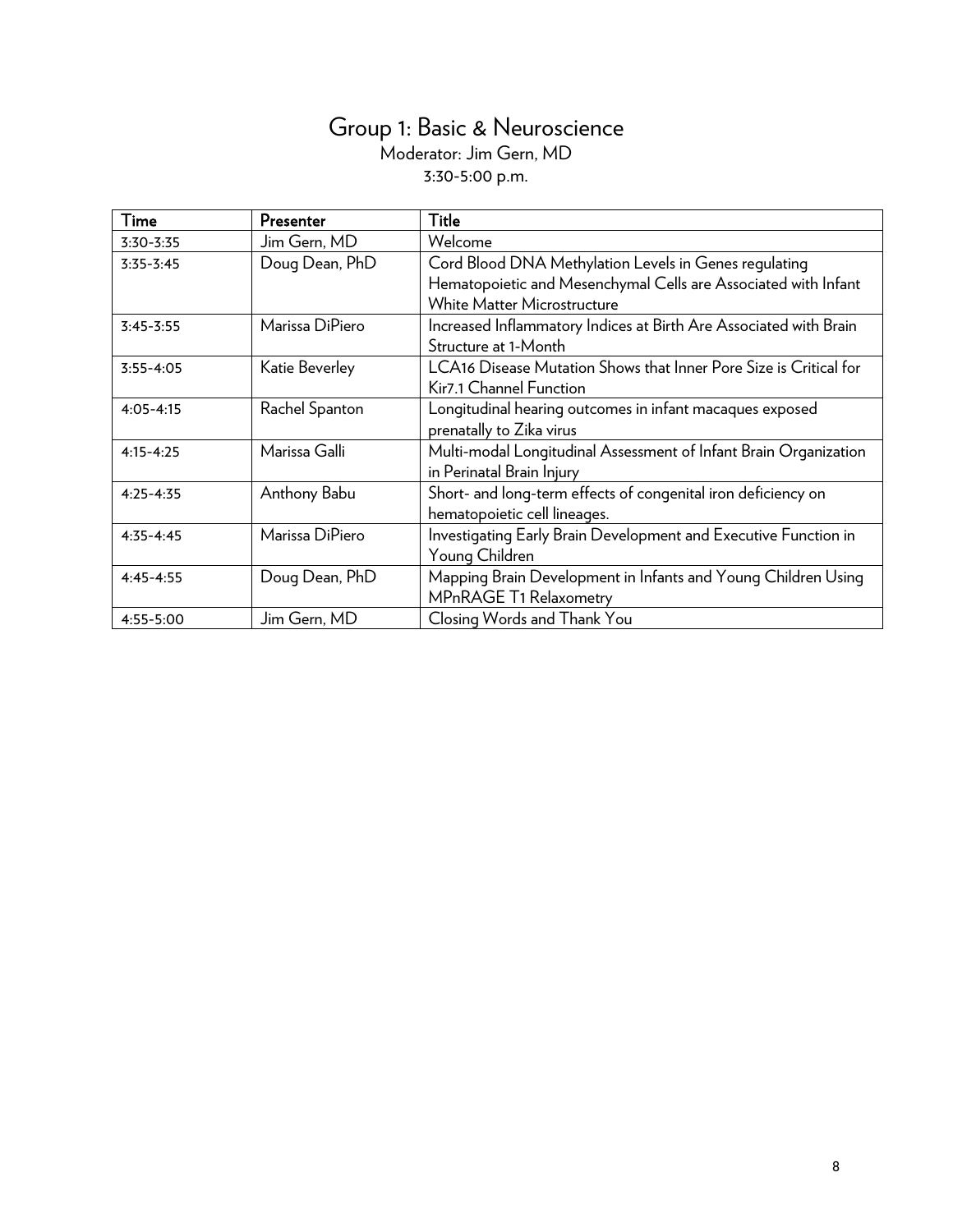# Group 2: Basic, Clinical and Quality Improvement Moderator: Ellen Wald, MD 3:30-5:00 p.m.

| Time          | Presenter                 | Title                                                                |
|---------------|---------------------------|----------------------------------------------------------------------|
| 3:30-3:35     | Ellen Wald, MD            | Welcome                                                              |
| $3:35-3:45$   | Paige Condit, MD          | Investigating the association between renal tissue oxygenation and   |
|               |                           | development of AKI in preterm neonates                               |
| $3:45 - 3:55$ | Nicholas Hess, PhD        | Analysis of T cell specific predictive biomarkers of graft-vs-host   |
|               |                           | disease and relapse following post transplant cyclophosphamide       |
|               |                           | prophylaxis                                                          |
| $3:55 - 4:05$ | Lorenzo Miller            | Volumetric Capnography as an Indirect Assessment of Cardiac          |
|               |                           | Output in an Acute Respiratory Distress Syndrome Swine Model         |
| $4:05 - 4:15$ | Regina Golding            | IFN-y and IL-6 response decreases at onset of acute respiratory      |
|               |                           | distress syndrome in the oleic acid pediatric swine model            |
| $4:15 - 4:25$ | Kent MacLaughlin          | Stem Cell Mobilization by Nominal Hyperbaria                         |
| $4:25 - 4:35$ | Allie Hurst, MD           | Project HIFLO: A Local Quality Initiative to Reduce High-Flow        |
|               | *Tyler Sternhagen will be | Nasal Cannula in Bronchiolitis                                       |
|               | presenting on behalf of   |                                                                      |
|               | Allie Hurst               |                                                                      |
| $4:35 - 4:45$ | Julia Blue, DO            | Improving Rate of Asthma Action Plan Completion in Primary           |
|               |                           | <b>Care Pediatric Clinics</b>                                        |
| $4:45 - 4:55$ | Danielle Rodgers, MD      | Effect of antenatal steroids on T cell receptor excision circle copy |
|               |                           | number in preterm infants                                            |
| 4:55-5:00     | Ellen Wald, MD            | Closing Words and Thank You                                          |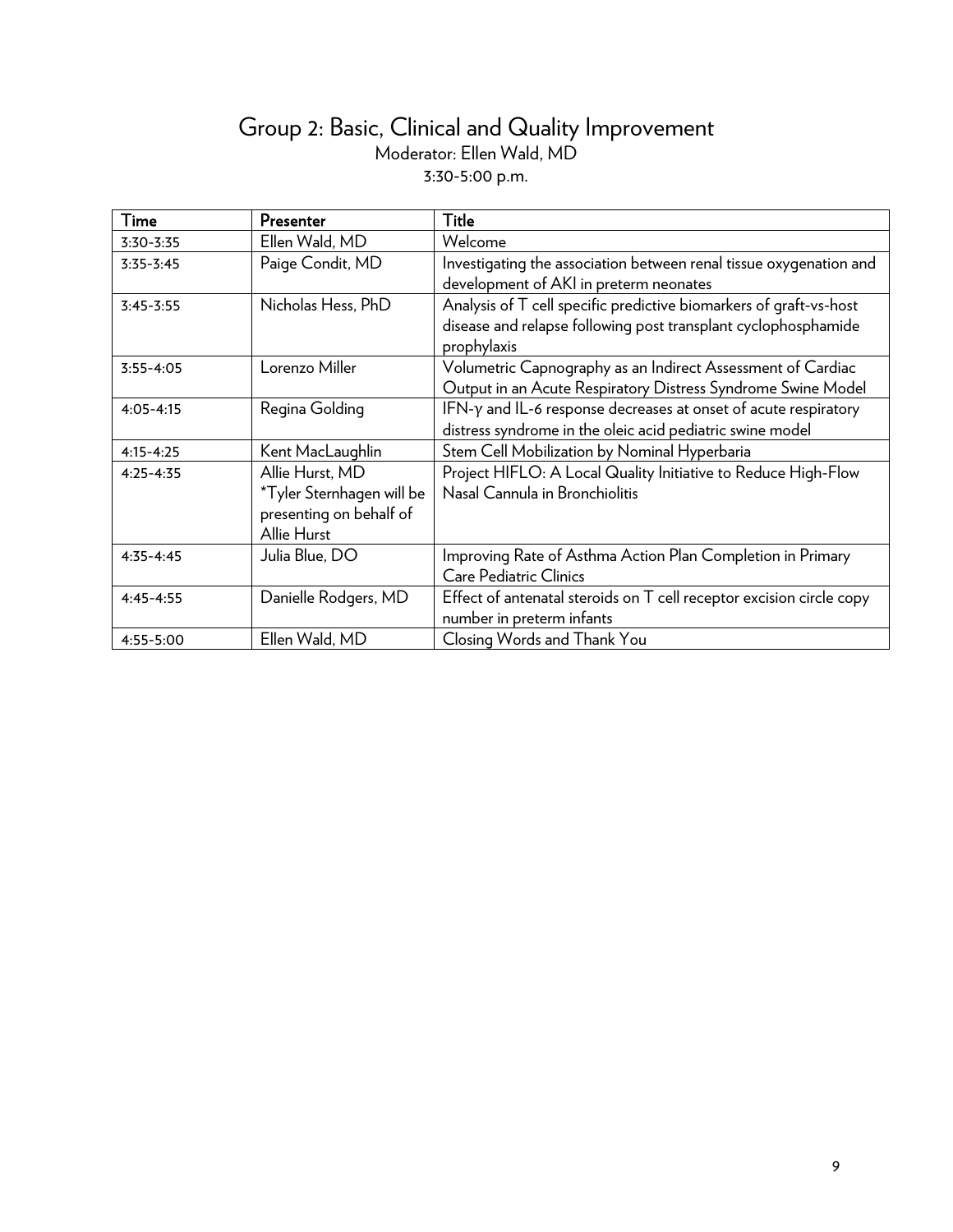# Group 3: Clinical Innovations & Education Moderator: Emily Ruedinger, MD, MED 3:30-5:00 p.m.

| Time          | Presenter                     | Title                                                      |
|---------------|-------------------------------|------------------------------------------------------------|
| 3:30-3:35     | Emily Ruedinger, MD, MED      | Welcome                                                    |
| $3:35-3:45$   | Jacob Faultersack             | Follow-up of infants diagnosed with PFO, secundum ASD,     |
|               |                               | muscular VSD, or PDA during their newborn hospitalization  |
| $3:45-3:55$   | Connor Brown, MD              | Accuracy of Prehospital Weight Estimate in Children        |
| $3:55 - 4:05$ | Hannah Sherfinski             | Partnering with PATCH: Integrating Trauma-Informed         |
|               |                               | Care and Resilience into a Youth-                          |
|               |                               | Led Program                                                |
| $4:05 - 4:15$ | Jayse Weaver                  | Automated Motion Artifact Detection on Pediatric           |
|               |                               | Diffusion MRI Using a Convolutional Neural Network         |
| $4:15 - 4:25$ | Colin Korlesky                | Making Electroretinography Accessible to All               |
| $4:25 - 4:35$ | Samantha Williams Al-Kharusy, | Resident education on food insecurity: partnering with the |
|               | МD                            | community to improve resident comfort, screening, and      |
|               |                               | referrals                                                  |
| $4:35 - 4:45$ | Ellen Bryant, MD & Laura Dos  | A Guide to Telemedicine Use in Adolescent Primary Care     |
|               | Reis, MD                      |                                                            |
| 4:45-5:00     | Emily Ruedinger, MD, MED      | Closing Words and Thank You                                |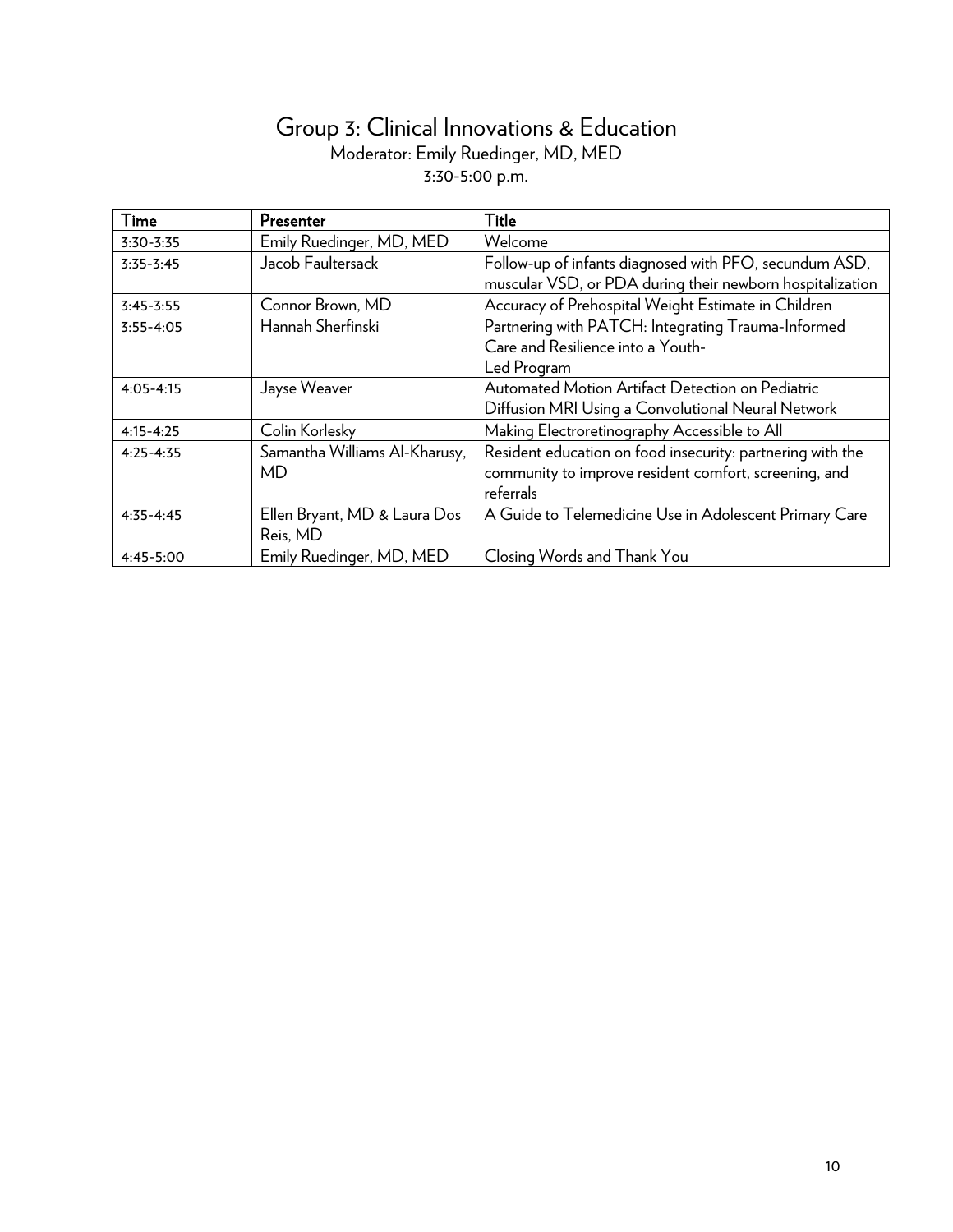# Group 4: Practice Patterns and Patient Experiences Moderator: Ryan Coller, MD. MPH 3:30-5:00 p.m.

| Time          | Presenter               | Title                                                             |
|---------------|-------------------------|-------------------------------------------------------------------|
| 3:30-3:35     | Ryan Coller, MD, MPH    | Welcome                                                           |
| $3:35-3:45$   | Samantha Cordum, MD     | Children with Surgically Corrected Congenital Heart Disease Who   |
|               |                         | Are Long-Stay Intensive Care Patients: An Analysis of Post-       |
|               |                         | Discharge Burden of Care                                          |
| $3:45 - 3:55$ | Anna Uhing, MD          | Rare Presentation of Precocious Puberty Secondary to LH-          |
|               |                         | Secreting Adenoma                                                 |
| $3:55 - 4:05$ | Caleb Kitcho, MD &      | Impact of Enteral and/or Parenteral Nutrition on Outcomes after   |
|               | David Bergstrand, MD    | Autologous Stem Cell Transplant for High-risk Neuroblastoma       |
| $4:05 - 4:15$ | Christiana Ekezie, MBBS | Hemosuccus Pancreaticus Following Acute Pancreatitis in a 12-     |
|               |                         | Years-old Boy Secondary to Pancreatic Pseudoaneurysm Treated      |
|               |                         | with Endovascular Coil Embolization.                              |
| $4:15 - 4:25$ | Hareem Rauf             | A Survey on the Management of Anomalous Aortic Origins of the     |
|               |                         | <b>Coronary Arteries</b>                                          |
| $4:25 - 4:35$ | Rachel Engen, MD        | Impact of multiorgan and kidney-pancreas allocation policies on   |
|               |                         | pediatric kidney-alone transplant candidates in the United States |
| $4:35 - 4:45$ | Madeline Kieren         | The Process of Safety Reporting by Parents of Hospitalized        |
|               |                         | Children with Medical Complexity: A Qualitative Analysis          |
| $4:45 - 4:55$ | Ryan Coller, MD, MPH    | Closing Words and Thank You                                       |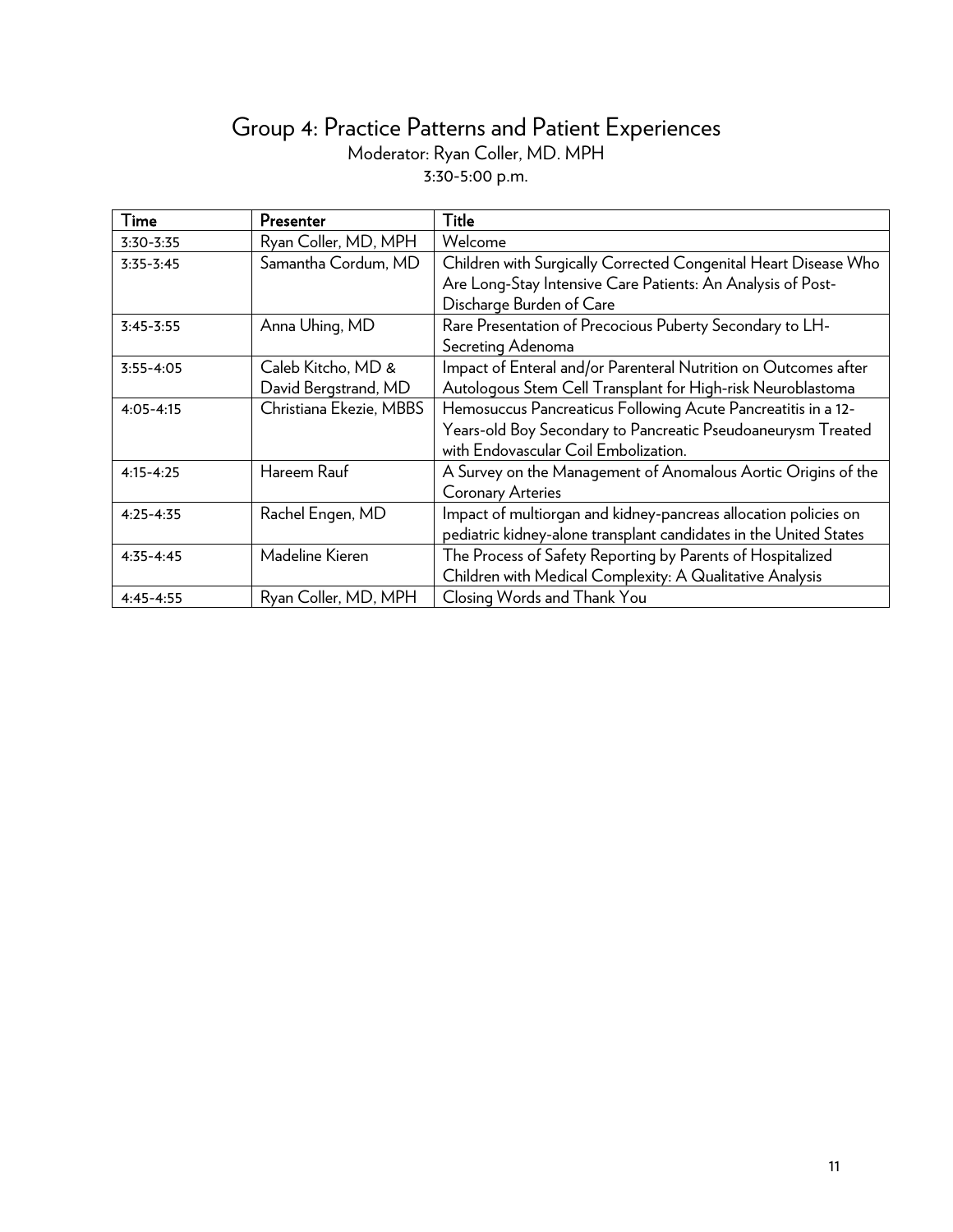Group 1: Basic & Neuroscience Moderator: Jim Gern, MD 3:30-5:00 p.m.

- 1. Cord blood DNA methylation levels in genes regulating hematopoietic and mesenchymal cells are associated with infant white matter microstructure Dean III D, Dipiero M, Planalp E, Madrid A, Papale L, McAdams R, Coe C, Alisch R, Kling P
- 2. Increased inflammatory indices at birth are associated with brain structure at 1-month DiPiero M, Weix K, Planalp E, Coe C, McAdams R , Alisch R , Kling P, Dean D
- 3. LCA16 disease mutation shows that inner pore size is critical for Kir7.1 channel function Beverley K, Shahi P, Pattnaik B
- 4. Longitudinal hearing outcomes in infant macaques exposed prenatally to Zika virus Spanton R, Krabbe N, Razo E, Rozycki L, Schotzko M, O'Connor D, Golos T, Hartman A, Ausderau K, Mohr E
- 5. Multi-modal longitudinal assessment of infant brain organization in perinatal brain injury Sutter E, Saiote C, Mak V, Dean D, McAdams R, Rao R, Georgieff M, Peyton C, Gillick B, Christopher P, Galli M, Piette C, Schiller J
- 6. Short- and long-term effects of congenital iron deficiency on hematopoietic cell lineages Babu A, Mukhtarova N, Smith Z, Kling P
- 7. Investigating early brain development and executive function in young children DiPiero M, Pletcher C, Heinrich L, Alexander A, Kecskemeti S, Planalp E, Dean D
- 8. Mapping brain development in infants and young children using MPnRAGE T1 relaxometry Dean III D, Shah L, DiPiero M, Pletcher C, Heinrich L, Planalp E, Alexander A, Kecskemeti S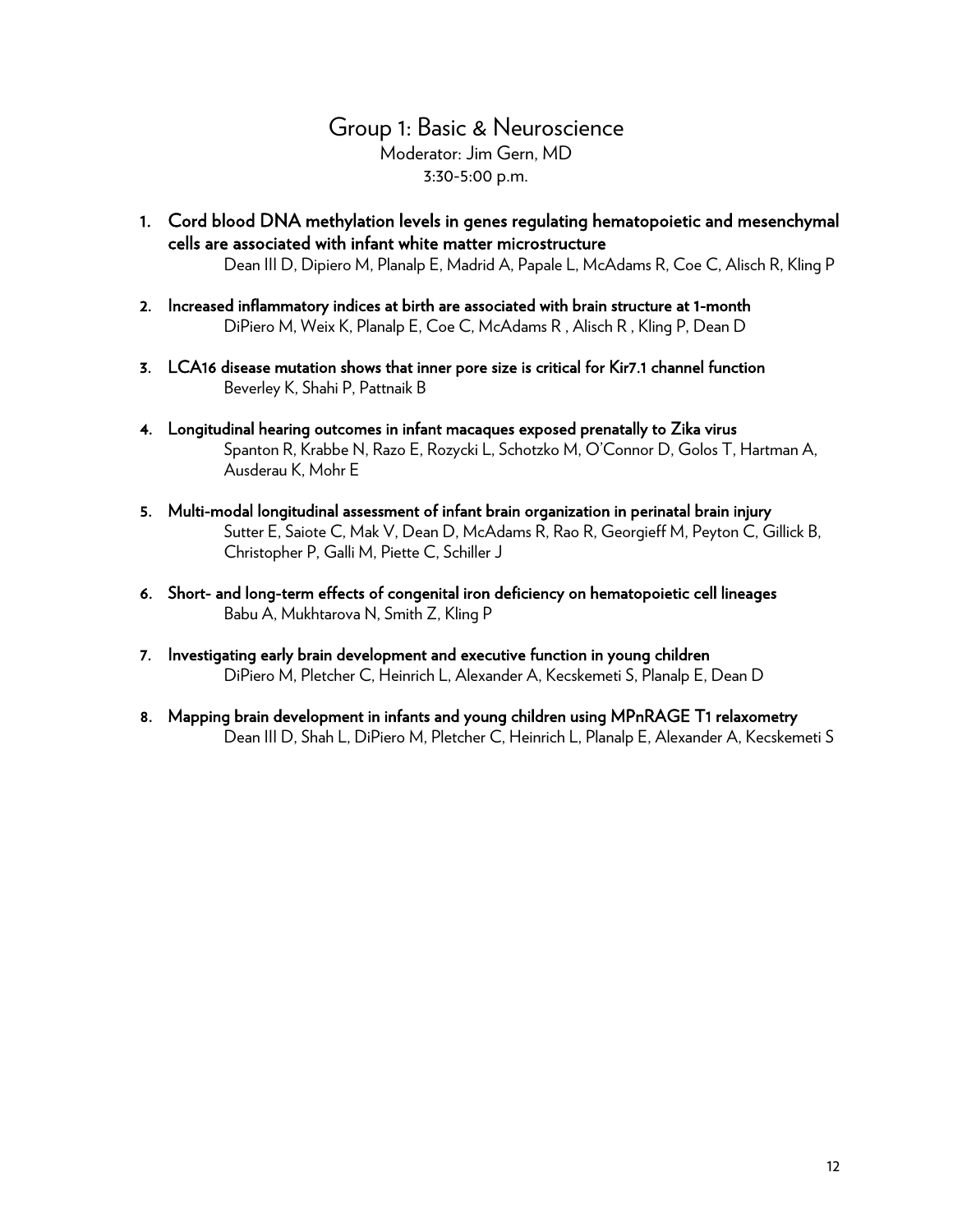#### \*Cord blood DNA methylation levels in genes regulating hematopoietic and mesenchymal cells are associated with infant white matter microstructure

*Dean III D, Dipiero M, Planalp E, Madrid A, Papale L, McAdams R, Coe C, Alisch R, Kling P*

Background: Maternal health and environmental stressors may initiate epigenetic modifications in genes regulating brain networks and architecture. Because hematopoietic and mesenchymal progenitor cells present in cord blood (CB) are under study to improve neonatal encephalopathy, we investigated DNA methylation levels in genes regulating hematopoietic and mesenchymal networks. Our objective was to determine if CB DNA methylation levels in genes regulating hematopoietic and mesenchymal networks are related to infant brain microstructure previously found to be associated with maternal depression and anxiety symptoms. Design/Methods: 55 mother-infant dyads with CB collected at delivery and diffusion MRI of the infant at 1 month of age were evaluated. Neurite density index (V-IC) was measured using the neurite orientation dispersion and density imaging (NODDI) model from bilateral prefrontal cortex regions that included the frontal gyrus and corona radiata. These regions were previously shown to be influenced by maternal depression and anxiety symptoms during pregnancy. DNA methylation levels were determined using the Infinium HumanMethylationEPIC array. To assess the associations between DNA methylation and V-IC, linear regressions were performed, controlling for CB cell numbers, sex of the infant, gestation corrected age at delivery, Hollingshead socioeconomic status, and motion during MRI acquisition. Genes exhibiting differential methylation were subjected to gene ontological analysis.

Results: 351 differentially methylated genomic positions (DMPs) in CB were with associated with infant MRI neurite density (V-IC) (p<0.05, FDR-corrected). Gene ontological annotation of these V-IC-associated DMPs revealed that 50% of the top 24 significant pathways were involved in hematopoietic and mesodermal stem cell development and function, including genes such as TAL1, JAK3, SMAD1, HOXA11, and FOXC1.

Conclusions: Although preliminary, these findings suggest that the impact of maternal depression and anxiety on fetal development of bilateral prefrontal white matter microstructure may act by modifying gene expression patterns of hematopoietic and mesenchymal cells in the circulation. Understanding these processes in early microstructural maturation helps to inform genetics and epigenetic contributions guiding early brain development. \*Accepted at Pediatric Academic Societies

#### Increased inflammatory indices at birth are associated with brain structure at 1-month

*DiPiero M, Weix K, Planalp E, Coe C, McAdams R , Alisch R , Kling P, Dean D*

Background: The developing fetal brain is sensitive to maternal health and wellbeing. Inflammatory processes in the placenta and fetal compartment influence early brain maturation and may contribute to the underlying pathophysiology of neurobehavioral disorders during childhood. However, relative vulnerability of different neural processes and brain regions is not known. Thus, it is critical to examine the brain during the perinatal period to better understand the relative vulnerability of different neural processes and brain regions that may contribute to future differential developmental outcomes.

Design/Methods: This analysis included 45 full-term healthy infants with cord blood (CB) collected at delivery and MRI (diffusion and structural) data collected at 1-month of age. Diffusion tensor imaging (DTI) and neurite orientation dispersion and density imaging (NODDI) were used to characterize white matter (WM) microstructure of the posterior limb of the internal capsule (PLIC) and cerebellar hemispheres (CH). Volumetric measures of the hippocampus and amygdala were derived from structural images. Proinflammatory cytokines, including IL-6 and TNF-α, were assayed from CB. Linear models were used to assess the association between CB cytokine levels and brain structure at 1-month, controlling for gestation corrected age and sex. Volumetric analyses also considered the influence of total brain volume.

Results: TNF- $\alpha$  significantly predicted axial diffusivity (AD) in the left PLIC. IL-6 was positively related to AD, mean and radial diffusivity, and negatively related to neurite dispersion in the WM of the left CH. Further, TNF-α was positively associated with right hippocampal volume.

Conclusions: Our preliminary data suggest inflammatory activity, i.e. CB cytokines at delivery, is associated with brain development. Associations were found with the PLIC, cerebellum, and hippocampus at 1-month. Left lateralized WM microstructural associations were observed in the left PLIC and left CH, whereas hippocampal volumetric differences were evident on the right. The findings may highlight differential effects of prenatal immune activation on early WM microstructural and volumetric organization. Using NODDI to understand these relationships will inform perinatal influences on neurodevelopment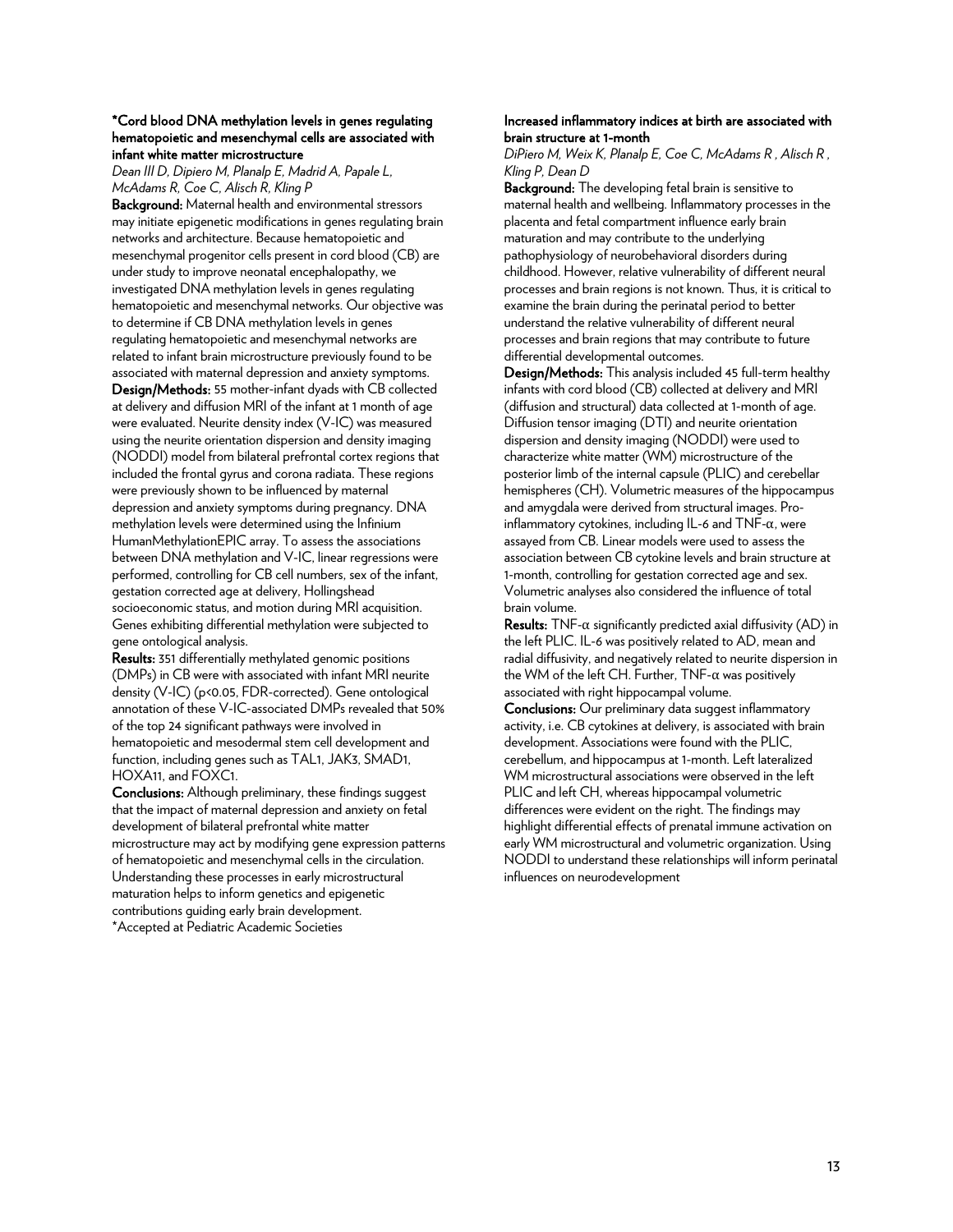#### LCA16 disease mutation shows that inner pore size is critical for Kir7.1 channel function

*Beverley K, Shahi P, Pattnaik B*

Background: Inwardly rectifying potassium (K+) channels (Kir) maintain membrane potential and K+ homeostasis across many tissues. Mutations in the KCNJ13 gene encoding for Kir7.1 protein, in the retinal pigmented epithelium (RPE), cause pediatric blindness. One-point mutation in the KCNJ13 gene c.458C>T Threonine (T) to Isoleucine (I) at amino acid position 153 lines the inner pore of the tetrameric protein. We sought to elucidate the effect of inner pore size on channel conductance.

Design/Methods: Molecular modeling was performed using Protean3D to determine the inner pore size of T153I, T153G, T153A, T153L, T153C, or T153S. Whole-cell patch-clamp electrophysiology with either extracellular Ringer's or Rb+ was performed on cell's expressing GFP tagged wildtype (WT) Kir7.1 or T153 mutants to determine channel function. Extracellular K+-gradient was used to determine chord conductance. Data analyzed using the Clampfit and ANOVA. Results: The rank order for inner pore radius was Gly>Ala>Cys>Ser>WT>Ile>Leu. The IV plot for the Kir7.1 WT showed inward current measured at -150 mV with a mean amplitude of -863.67  $\pm$  142.44 pA (n = 8) compared to lle -68.54 ± 10.49 pA (n = 9, P <0.0001). Extracellular K+ dependent chord conductance confirmed that T153I is nonfunctional. The K+ current amplitude rank order was Cys>WT>Ser>Gly>Ile>Ala>Leu. Chord conductance confirmed the current amplitude data for T153C, T153S, and T153A. Zero-current potential was -57.75  $\pm$  3.23 mV (n = 8) for the WT and  $-5.46 \pm 6.01$  mV (n = 9, P <0.0001) for T153l with a rank order of Cys>WT>Ser>Leu>Gly>Ile>Ala. Rb+ ion, selectively permeates through Kir7.1 channel with a foldchange of  $7.28 \pm 1.63$  (n = 8) for WT and  $6.48 \pm 2.78$  (n = 9, P=0.1717) for T153I with a rank order of Leu>Ser>WT>Ile>Cys>Gly>Ala.

Conclusions: T153I was non-functional as determined by K+ ion permeability. Because T153I exhibits Rb+ permeability, it is actually dysfunctional. Based on rank order, inner pore size is critical for Kir7.1 ion conductance. Kir7.1 channels without a narrow inner pore are non-functional. Channels with an inner pore similar to WT exhibit normal function. Channels with inner pore constriction are dysfunctional. Kir7.1 permeability is based on both ion size and inner pore size. The narrow inner pore of Kir7.1 is required for normal channel function.

#### Longitudinal hearing outcomes in infant macaques exposed prenatally to zika virus

*Spanton R, Krabbe N, Razo E, Rozycki L, Schotzko M O'Connor D, Golos T, Hartman A, Ausderau K, Mohr E*

Background: Zika virus (ZIKV), a mosquito-borne virus in the family Flaviviridae, causes a spectrum of disease outcomes and neurodevelopmental consequences in infants who are exposed prenatally, including structural anomalies, visual and auditory deficits, and other neurological delays. Sensorineural hearing loss occurs in 6% of human infants with microcephaly who have congenital Zika syndrome. It is unknown how maternal ZIKV infection conditions, such as the timing of infection during pregnancy, virus isolate, or maternal history of dengue virus infection impact the rate and trajectory of hearing deficits.

Design/Methods: Here, we utilized a translational macaque model to elucidate the impact of multiple maternal ZIKV infection conditions on hearing outcomes. We tested auditory brainstem responses (ABR) in infants at 1, 3, 6, and 12 months of age who were born to dams with the following gestational ZIKV infection conditions: a Puerto Rican ZIKV isolate (ZIKV-PR) early (gd30, n=7) and later (gd45, n=7) in pregnancy, history of dengue virus infection prior to infection with ZIKV-PR (gd45, n=7), and an African ZIKV isolate (gd45, n=4). We defined hearing in infants born to dam inoculated with saline as controls (n=8). We monitored changes in ABR (wave IV latency) to click and tone burst (1000hz) stimuli at intensity levels ranging from 20-80 decibels.

Results: In our macaque model, we found no apparent differences in hearing between the control group and all maternal ZIKV infection conditions. We observed expected hearing developmental outcomes in all of our groups (control and ZIKV groups): wave IV latency increased with decreased intensity within a testing session, and also decreased with increasing age.

Conclusions: These findings suggest that hearing deficits are not observed in this macaque model of prenatal ZIKV exposure where microcephaly does not commonly occur at a rate that is measurable with our sample size. We will continue to evaluate whether these ZIKV-exposed infant macaques have late onset hearing loss through early childhood. Studying macaque development where ZIKV-associated hearing loss occurs more frequently is necessary for modeling long-term outcomes associated with prenatal ZIKV infection. Even though hearing loss during the first year of life does not occur in these ZIKV-exposed infants, we continue to monitor neurodevelopment, visual function, and brain structure longitudinally because of the possibility of new deficits in early childhood.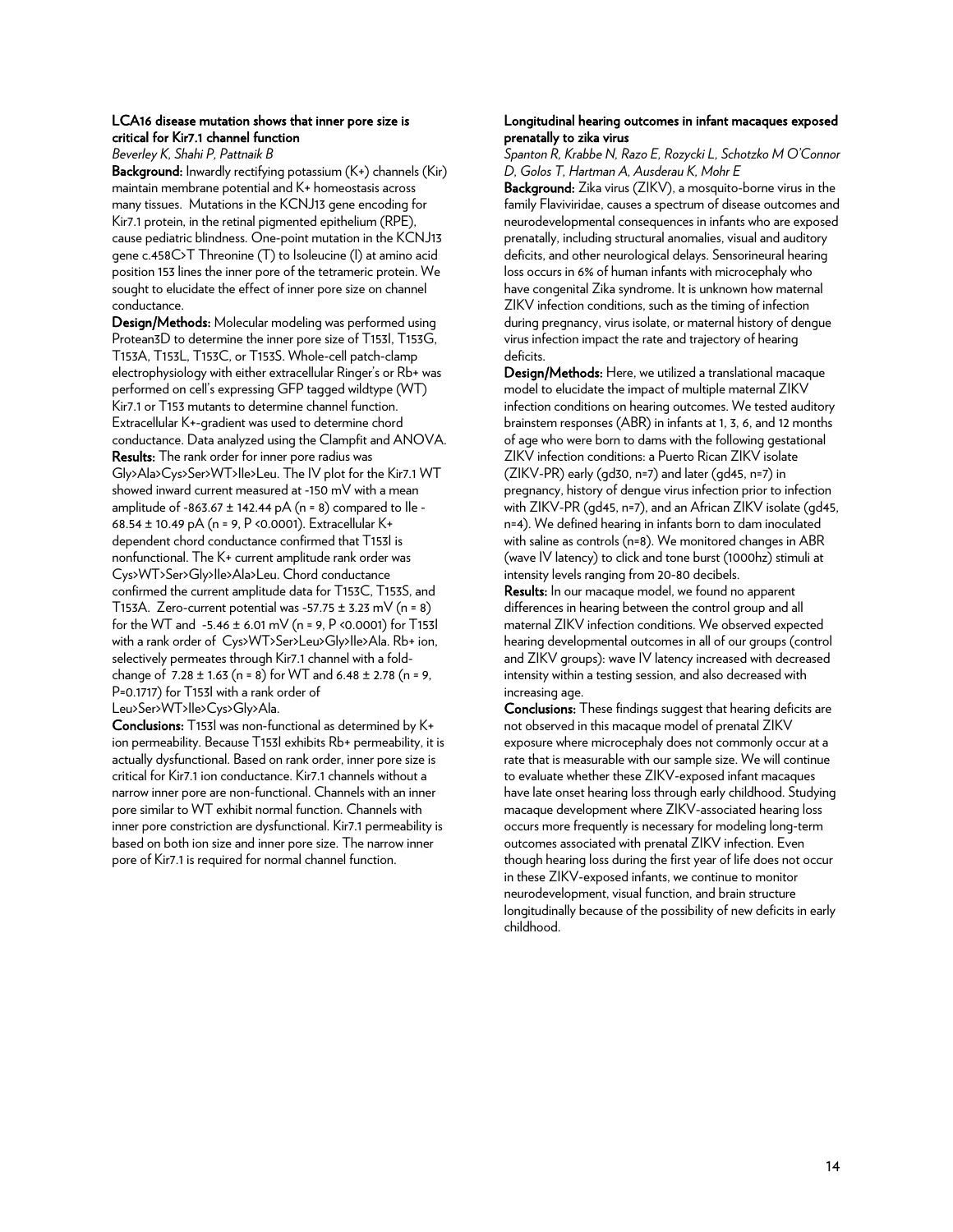#### \*Multi-modal longitudinal assessment of infant brain organization in perinatal brain injury

*Sutter E, Saiote C, Mak V, Dean D, McAdams R, Rao R, Georgieff M, Peyton C, Gillick B, Christopher P, Galli M, Piette C, Schiller J*

Background: Perinatal brain injury, including stroke or hemorrhage, is a common cause of cerebral palsy. 50-75% of infants with a perinatal brain injury will develop lifelong motor, sensory and/or cognitive impairments. The first two years of life are a key time of brain and corticospinal tract (CST) development. The CST is the primary pathway by which the cerebral cortex controls movement, and its organization impacts motor function. However, the interaction between recovery after perinatal brain injury, CST organization, and infant motor outcome is poorly understood. Given consensus that earlier diagnosis has the potential to improve outcomes, it is important to understand the mechanisms of brain development following perinatal brain injury. This study aims to longitudinally assess brain development and motor function in infants with early brain injury to identify bioindicators that can be used to develop future early diagnosis and intervention paradigms.

Design/Methods: We present a multi-modal longitudinal assessment of infants with perinatal brain injury. The protocol incorporates assessments at five ages (corrected for prematurity): 0-2, 3-6, 12, 18, and 24 months. We will use transcranial magnetic stimulation (TMS) and magnetic resonance imaging (MRI) to measure CST integrity and development of motor pathway circuitry. We will also assess the association of cortical excitability, integrity and motor function using the General Movements Assessment, the Hammersmith Infant Neurological Examination, and the Bayley Scales of Infant and Toddler Development. The study is funded by the National Institute of Child Health and Human Development.

Results: This study will examine the association of CST integrity and excitability with motor outcomes and cerebral palsy diagnosis. Circuitry will be assessed based on presence of motor evoked potentials and motor threshold in each hemisphere, obtained with single-pulse TMS. CST structural integrity will be assessed with diffusion MRI tractography. Conclusions: This multimodal early assessment protocol will lead to identification of bioindicators related to motor outcome and neuroplasticity for infants with perinatal brain injury. It will inform future early detection, diagnosis, and intervention to improve understanding of brain development after early injury.

\*Accepted at the American Academies of Cerebral Palsy and Developmental Medicine

\*Accepted at the American Society of Neurorehabilitation

#### Short and long-term effects of congenital iron deficiency on hematopoietic cell lineages

*Babu A, Mukhtarova N, Smith Z, Kling P*

Background: Iron deficiency (ID) is the most common micronutrient deficiency in the world, with the highest rates in childhood and pregnancy. Gestational ID can contribute to fetal ID. Severe ID impairs red blood cell (RBC) function. Little is known about how ID impacts the RBC and other hematopoietic cell lineages in fetal and neonatal life. Leveraging an established rat ID model can improve a better understanding of hematopoietic cell lineages. The objective was to examine the impact of gestational ID on offspring hematopoietic lineages.

Design/Methods: Gestational ID model was created by an ID rat diet from postnatal day (P) 2 of pregnancy until P7 and was compared to controls fed a normal nutrient sufficient diet. After P7, ID dams were switched to an iron-sufficient diet. All pups were weaned to a normal nutrient diet. Pup blood was collected starting at P2, and ending at P45 to measure iron parameters and complete blood cells (CBCs) with

differentials. T-tests compared data or log-converted data. Results: Compared to controls at P2-3, ID hemoglobin levels were 30% lower, platelet counts were 25% lower, ZnPP/H ratios were 350% higher (all p<0.004), and WBC was lower (28%, p=0.015). At P45, 38 days post-normal nutrient diet, the formerly gestational ID rats exhibited a 5% lower hemoglobin (p<0.02) and 14% lower platelet count (p<0.006), despite the normal iron index measure zinc protoporphyrin. The total white count did not differ between groups at P45. Conclusion: At birth, we found abnormalities in RBC, WBC, and platelet lineages; at P45, equivalent to adolescence, abnormalities presented in RBC and platelets despite having normalizing iron status. As a result, short-term and long-term changes in hematopoietic cell lineages may be clinically relevant.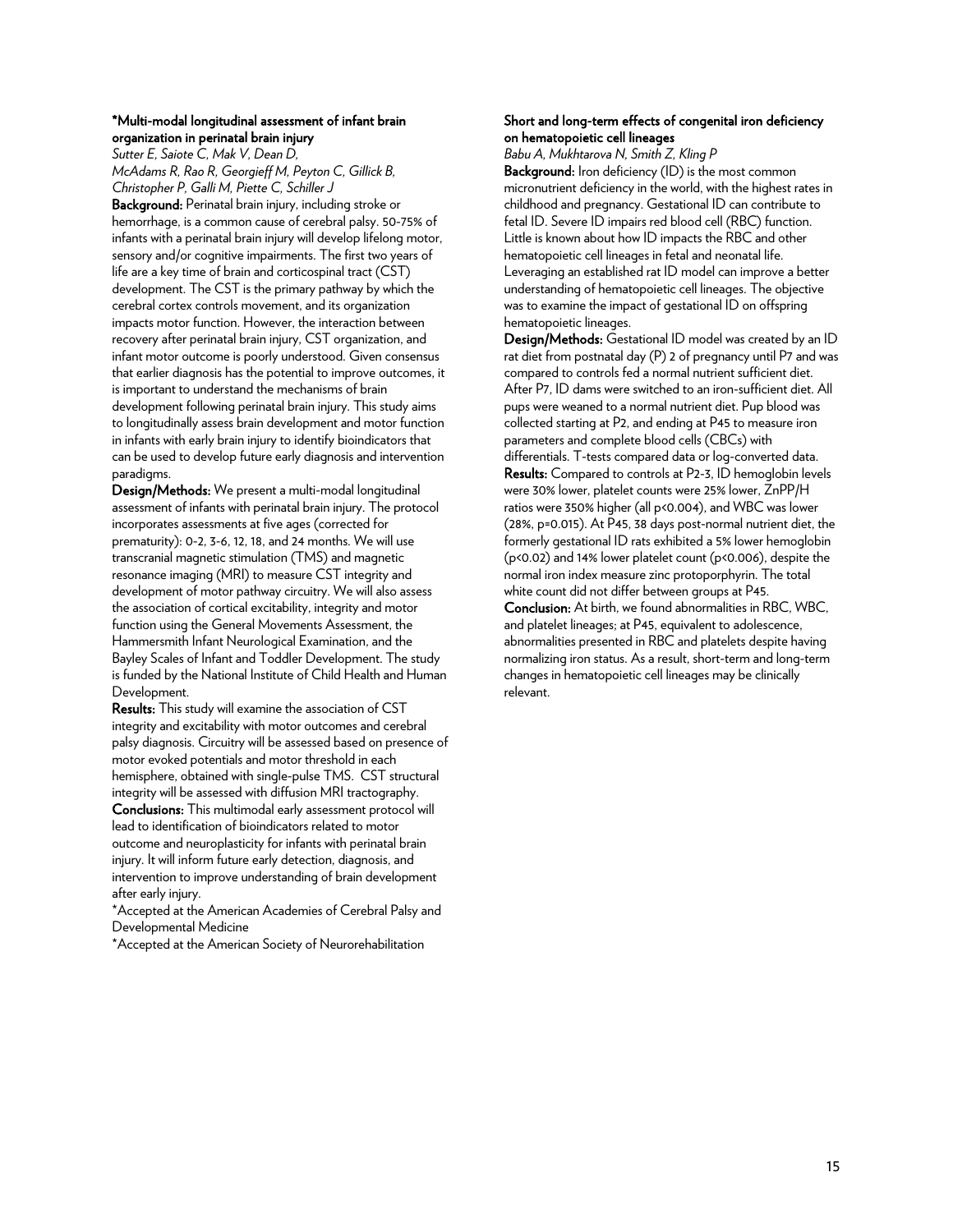#### \*Investigating early brain development and executive function in young children

*DiPiero M, Pletcher C, Heinrich L, Alexander A, Kecskemeti S, Planalp E, Dean D*

Background: Executive Function (EF) is a set of higher-order processes involved in the conscious control of thoughts and actions, particularly goal-directed behavior. The emergence of EF in children is an important developmental process that impacts later cognitive and behavioral outcomes; however, much remains unknown about the neural processes underlying the development of EF. In this study, we quantified volumetric measures from structural MRI to investigate associations between EF and brain structure in children aged 3 to 10 years old.

Design/Methods: 26 children (15 males) between the ages of 3-and-10 years old completed an MRI scan and the NIH Toolbox-Cognition Battery (NIHTB). We examined associations between EF and brain measures of brain volume, cortical thickness, and surface area from regions in the frontal lobes, parietal lobes, and subcortical structures. Within our linear model framework, we corrected for age and sex when examining surface area and cortical thickness, while corrections for age, sex, and estimated total intracranial volume were used for cortical and subcortical volumes.

Results: EF scores correlated with neuroimaging measures across the brain. Specifically, EF scores correlated with the following: the cortical volumes of the left inferior parietal and right lateral orbitofrontal cortices, the subcortical volumes of the left accumbens and left cerebellum cortex, the surface areas of the left rostral anterior cingulate cortex, left inferior parietal cortex, left frontal pole, right rostral anterior cingulate cortex, and right medial orbitofrontal cortex, and the cortical thickness of the right medial orbitofrontal cortex.

Conclusions: We report multiple significant relations between brain measurements and EF. Volumetric and surface area measurements were related to higher EF. Conversely, measures of thickness were negatively related to EF, indicating improved EF with decreasing cortical thickness. Interestingly, we observed these associations in the right hemisphere, which may indicate development of hemispheric specialization in this age range. Clarifying the neural mechanisms underpinning the development of EF in typically developing children will contribute to our understanding of the sensitive period of EF development and could provide a framework for studying EF in children with neurodevelopmental disorders.

\*Accepted at the International Society for Magnetic Resonance in Medicine

#### \*Mapping brain development in infants and young children using MPnRAGE T1 relaxometry

*Dean III D, Shah L, DiPiero M, Pletcher C, Heinrich L, Planalp E, Alexander A, Kecskemeti S*

Background: Quantitative magnetic resonance imaging (qMRI) techniques offer unique opportunities to understand developmental patterns of brain tissue microstructure. However, many qMRI techniques are sensitive to motion, presenting significant challenges to obtaining high-quality and high-resolution data in pediatric populations. Here, we present data from a novel, motion-robust qMRI technique acquired in a cohort of infants and children across the first 10 years of life. Design/Methods: 47 children (2 months – 9.75 years; 32 Male) were recruited and imaged. Children under 4 years of age were imaged during non-sedated sleep, while children over 4 years of age were imaged awake while watching a movie or TV show. Scan time was approximately 9 minutes for awake children and 14 minutes for sleeping infants. MPnRAGE T1w images were reconstructed with and without motion correction. Maps of quantitative T1 (qT1) were estimated. Age and study-specific templates were created1 and qT1 maps were transformed to template space. Mean qT1 values were extracted, plotted against age, and fit to a logarithmic model.

Results: MPnRAGE motion-correction algorithm is observed to be robust to intra-scan motion, while also preserving images quality with minimal motion. As expected, qualitative changes in the gray/white matter contrast are apparent in the T1w images, with images becoming more "adult-like" with increasing age. Alongside qualitative changes in T1w images, decreases of qT1 are observed across the brain, reflecting the progressive decreases in water content and brain myelination associated with the maturing brain. Age-related trajectories from the corpus callosum and internal capsules indicate that this developmental pattern follows monotonically decreasing shape. The overall spatiotemporal changes of qT1 are consistent with existing literature2, extending from deep to superficial brain regions in a posterior to anterior pattern.

Conclusions: Our results demonstrate that MPnRAGE provides high-resolution, motion-robust T1w and qT1 relaxometry in infants and young children. This technique may help advance the use of quantitative imaging in pediatric and other challenging populations. Moreover, given the sensitivity of T1 relaxation to neurodevelopmental changes in the brain, this technique may be informative for characterizing patterns of early brain development as well as assessing relationships of emerging cognition or specific risk factors of early neurodevelopment.

\*Accepted at the International Society for Magnetic Resonance in Medicine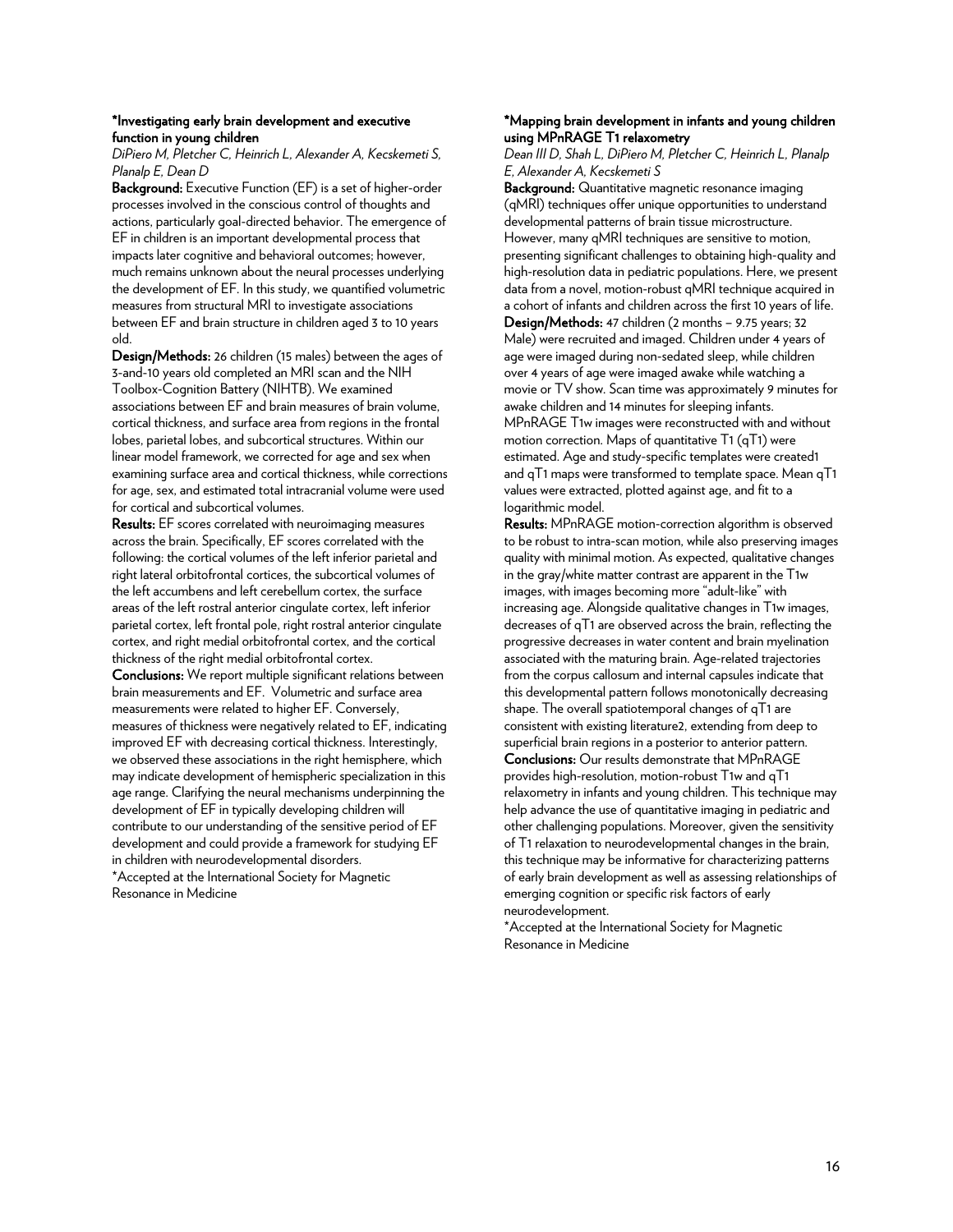# Group 2: Basic, Clinical and Quality Improvement Moderator: Ellen Wald, MD 3:30-5:00 p.m.

1. Investigating the association between renal tissue oxygenation and development of AKI in preterm neonates

Condit P, Chuck J, Lasarev M, Chock V, Harer, M

- 2. Analysis of T Cell specific predictive biomarkers of graft-vs-host disease and relapse following post transplant cyclophosphamide prophylaxis Hess N, Nadiminti K, Hematti P, Capitini C
- 3. Volumetric capnography vs an indirect assessment of cardiac output in an acute respiratory distress syndrome swine model Miller L, Golding R, Braun R, Eldridge M, Hacker T, Al-Subu A
- 4. IFN-y and IL-6 response decreases at onset of acute respiratory distress syndrome in the oleic acid pediatric swine model

Golding R, Braun R, Miller L, Staehler A, Lasarev M, Eldridge M, Al-Subu A

- 5. Stem cell mobilization by nominal hyperbaria MacLaughlin K, Lamers L, Marcou M, Braun R, Eldridge M
- 6. Project HIFLO: A local quality initiative to reduce high-flow nasal cannula in bronchiolitis Hurst A, Sternhagen T, Sunde K, Tsichlis J, Reamer R, Koueik J, Shadman K
- 7. Improving rate of asthma action plan completion in primary care pediatric clinics Blue J, Pletta K, Kerr B, Moreno, M
- 8. Effect of antenatal steroids on T Cell receptor excision circle copy number in preterm infants Rodgers D, Seroogy C, Lasarev M, Baker M, Kaluarachchi D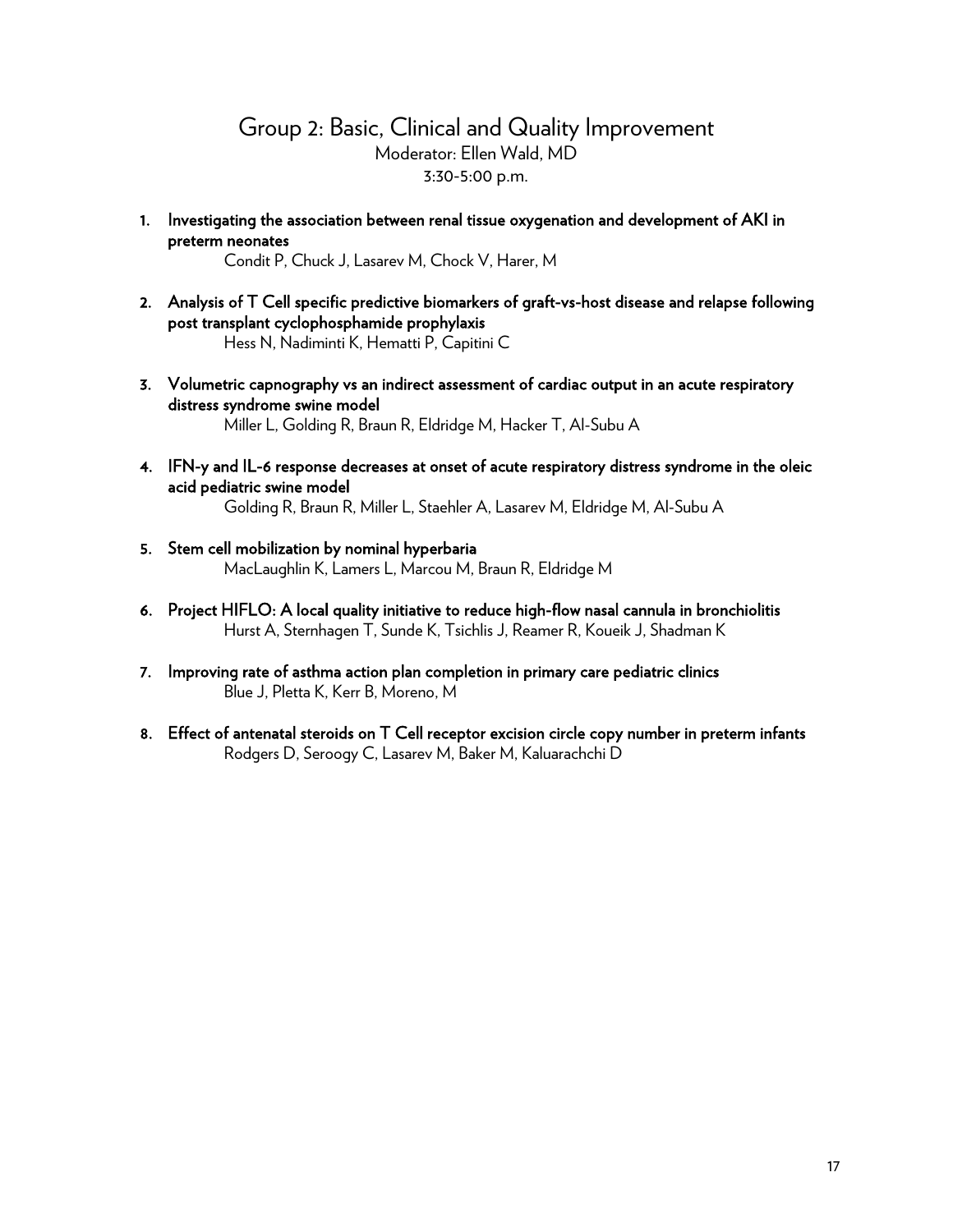#### \* Investigating the association between renal tissue oxygenation and development of AKI in preterm neonates

*Condit P, Chuck J, Lasarev M, Chock V, Harer, M* Background: Neonatal acute kidney injury (AKI) is a frequent problem associated with short- and long-term consequences. Neonatal AKI is defined by elevations in serum creatinine (SCr) and decreases in urine output, yet, collecting both of these measurements in the neonatal population is fraught with challenges. Monitoring renal regional saturation of oxygen (RrSO2) with near-infrared spectroscopy (NIRS) can potentially diagnose AKI noninvasively before changes in traditional markers of kidney function thereby creating a therapeutic window for intervention. The objective of this study is to evaluate the relationship between RrSO2 changes and SCr during the first week of age for preterm neonates born at < 32 weeks gestational age (GA).

Design/Methods: Prospectively measured neonatal RrSO2 values collected during the first week of age in neonates at < 32 weeks GA were analyzed from two sites (A & B). Variables were compared between groups (AKI vs no AKI) using ranksum or exact unconditional tests for continuous and categorical variables, respectively. Poisson regression was used to estimate the rate of AKI events over the duration of observation (t), which varied by patient.

Results: 109 neonates (32% from A and 68% from B) were included and 560 SCr values were obtained during the first week of age (Table 1, demographics). Eight cases of AKI were observed in the cohort (all diagnosed with SCr) with a similar prevalence between the two sites (9% at A and 7% at B, p=0.767). For the 8 cases with AKI, the median [IQR] of their mean %RrSO2 was 46.2 [32.8,70.5] and for the non-AKI cases it was 67.1 [58.5, 74.0] (p=0.12). A decrease of 10 percentage points in mean %RrSO2 was associated with a 1.7-fold increase in AKI risk (95% CI: 1.1–2.6; p = 0.016).

Conclusions: Decreases in mean RrSO2 in neonates born at < 32 weeks GA were associated with an increased risk of AKI. Further prospective studies are necessary to determine whether RrSO2 changes can accurately detect AKI and correlate with urinary biomarkers of kidney injury. Future guidelines and studies should focus on early interventions and therapies that can improve renal oxygenation and whether improved renal oxygenation improves short- and long-term kidney outcomes.

\*Accepted at the Pediatric Academic Societies

#### \* Analysis of T Cell specific predictive biomarkers of graftvs-host disease and relapse following post transplant cyclophosphamide prophylaxis

*Hess N, Nadiminti K, Hematti P, Capitini C* Background: Despite a deeper understanding of the biology of acute graft-vs-host disease (aGVHD) and relapse following allogeneic hematopoietic stem cell transplantation (HSCT), it is currently impossible to predict which patients will relapse or develop aGVHD. It is well known that donor T cells are responsible for both aGVHD and graft-vs-leukemia (GVL) activity. Based on the results from a xenogeneic transplant study that identified several T cell-specific predictive biomarkers of aGVHD, we investigated the longitudinal functional properties of human T cells after HSCT to identify and validate a suite of T cell- specific biomarkers of both aGVHD and relapse following post-transplant cyclophosphamide (PTCy) based GVHD prophylaxis. Design/Methods: After IRB approval, patients who received HSCT for all hematologic malignancies at the University of Wisconsin were prospectively enrolled from 2020-2021. Patient characteristics are detailed in Table 1. Blood samples were collected weekly for 98 days, starting day 7 following allogeneic HSCT. Thirty five patients were enrolled, of which 24 are included in the current interim analysis. All patient receive PTCy based GVHD prophylaxis. Blood samples were RBC lysed prior to flow cytometric staining. Results: Higher numbers of CD3+CD45RO+ donor T cells in the first twenty days after HSCT was predictive of grade 3-4 aGVHD (p=0.03) while lower numbers were predictive of

relapse (p=0.008) with an AUC of 0.78.(Fig 1A-C). Surprisingly, we also identified a CD4+CD8+ double positive T cell (DPT) population that increases in frequency 2-3 weeks prior to the development of grade 2-4 aGVHD (p=0.03)(Fig 1D). CD4 T cells primarily expressed PD-1 and CD27, CD8 T cells primarily expressed ICOS and NKG2D and DPTs primarily expressed 4-1BB and OX40 (Fig 1E).

Conclusions: This is the first study to prospectively monitor T cell subsets, including the identification of DPT, that persist after PTCy for allogeneic HSCT and correlate them with patient outcomes. The number of CD3+CD45RO+ T cells in the first 20 days may be associated with aGVHD and GVL effects. While the function of DPT is currently not known, their appearance in peripheral blood before presentation of grade 2-4 aGVHD suggest they may be used as a predictive biomarker. Validation of DPTs with grade 2-4 aGVHD will be needed in multicenter, prospective trials. Overall, the continual monitoring of DPT and activated T cell subsets after allogeneic HSCT may give clinicians insight into predicting aGVHD and relapse

\*Accepted at the Transplantation and Cellular Therapy Conference.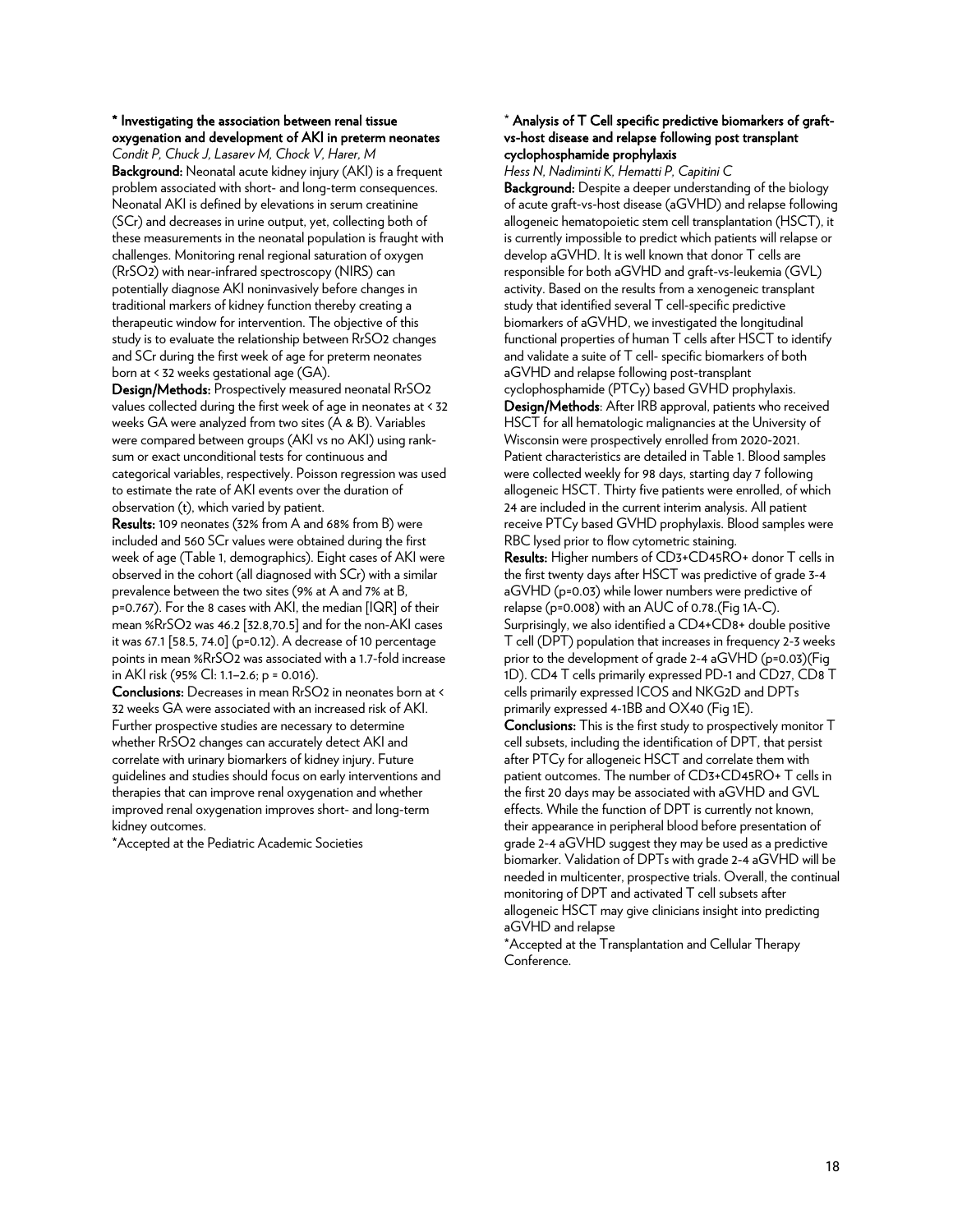#### \* Volumetric capnography vs an indirect assessment of cardiac output in an acute respiratory distress syndrome swine model

*Miller L, Golding R, Braun R, Eldridge M, Hacker T, Al-Subu A* Background: Volumetric capnography has the potential to assess cardiac output (CO) in critically ill patients, however its utility to assess CO in patients with acute respiratory distress syndrome (ARDS) has been sparsely described. The primary aim of this study was to assess the correlation between the volume of carbon dioxide (VCO2) and end-tidal carbon dioxide (EtCO2) with CO in a swine model of ARDS. The secondary aim was to assess those correlations using a fluid challenge.

Design/Methods: Juvenile pigs were sedated and mechanically ventilated. ARDS [P/F ratio <300 mmHg] was induced using continuous infusion of oleic acid at 0.05-0.6 mL/kg. Animals received a fluid challenge of 0.9% Sodium Chloride at a rate of 100 mL/min over 10 minutes once before induction of ARDS, and once in ARDS. Respiratory and hemodynamic variables were continuously monitored. Pearson's rank correlation coefficients were used to assess correlation between measurements.

Results: Sixteen 2-month-old animals weighing 23±3 kg were included in this analysis. Prior to ARDS induction, mean (SD) CO, VCO2, EtCO2, and physiological dead space to tidal volume ratio (Vd/Vt) were 4.12 (1.23) L/min, 98.37 (19.38) ml/min, 39.75 (3.46) mmHg and 0.26 (0.09) respectively. Correlation coefficients (r) between CO, VCO2, and EtCO2 were 0.41 and 0.46 (p=.001 and p=.001) respectively. After ARDS induction, mean CO, VCO2, EtCO2, and Vd/Vt were 3.42 (0.71) L/min, 112.72 (22.97) ml/min, 49.23 (9.73) mmHg and 0.43 (0.08). Correlations between CO, VCO2, and EtCO2 were 0.26 and 0.34 (p=.001 and p=.001). The correlations pre and post fluid challenge were not statistically significant before and during ARDS (p=0.11 and p=0.16). Conclusions: Continuous measurements of EtCO2 and VCO2 can be used as moderate surrogate markers for CO in the absence of interstitial lung disease. Increased Vd/Vt may limit this. Neither VCO2 nor EtCO2 were able to detect fluid responsiveness following fluid challenge.

\*Accepted at the Wisconsin Regional Pediatric Critical Care Consortium

#### IFN-y and IL-6 response decreases at onset of acute respiratory distress syndrome in the oleic acid pediatric swine model

*Golding R, Braun R, Miller L, Staehler A, Lasarev M, Eldridge M, Al-Subu A*

Background: Acute Respiratory Distress Syndrome (ARDS) is an acute, non-cardiogenic inflammatory response in the lungs associated with capillary endothelial injury and diffuse alveolar damage. Previous studies in adults and adult animal models shows increased levels of pro-inflammatory cytokines. However, there is little data on cytokine changes within the pediatric population. With a mortality of 20-40% amongst children receiving intensive care for ARDS, it is vital to understand and model the inflammatory response in pediatric ARDS. Previous studies have shown that oleic acid is effective at inducing clinical ARDS in a swine model. Using a similar model of pediatric ARDS, we hypothesize that proinflammatory plasma cytokine mRNA expression will increase at ARDS when compared to baseline level.

Design/Methods: Pigs weighing 23±3kg were sedated, intubated, and ventilated. Oleic acid was continuously injected untilARDS was achieved, marked by a P/F ratio of <300. Blood samples were collected prior to oleic acid injection and when ARDS was achieved. RT-qPCR was used to analyze the mRNA expression level of interferon- (IFN- ), tumor necrosis factor-α (TNF-α), interleukin (IL)-17, IL-10, IL-8, and IL-6. Wilcoxon signed-rank test was used to determine significance.

Results: Twelve swines were included in our experiment. Contrary to our hypothesis, the pro-inflammatory cytokine IFN-g was reduced by a median [IQR] factor of 0.7 [0.4, 0.9] (p=0.007) and IL-6 was lower by a median factor of 0.4 [0.2, 0.8] (p=0.034) at ARDS compared to baseline levels. These changes were not correlated to the time it took for the pig to reach ARDS nor their baseline P/F ratio.

Conclusions: In an oleic acid swine model, pediatric ARDS is characterized by acute decreased IFN-γ and IL-6 mRNA levels. This is contrary to our hypothesis and current published data and warrants futures studies to better characterize this early decrease and the effect on lung inflammation.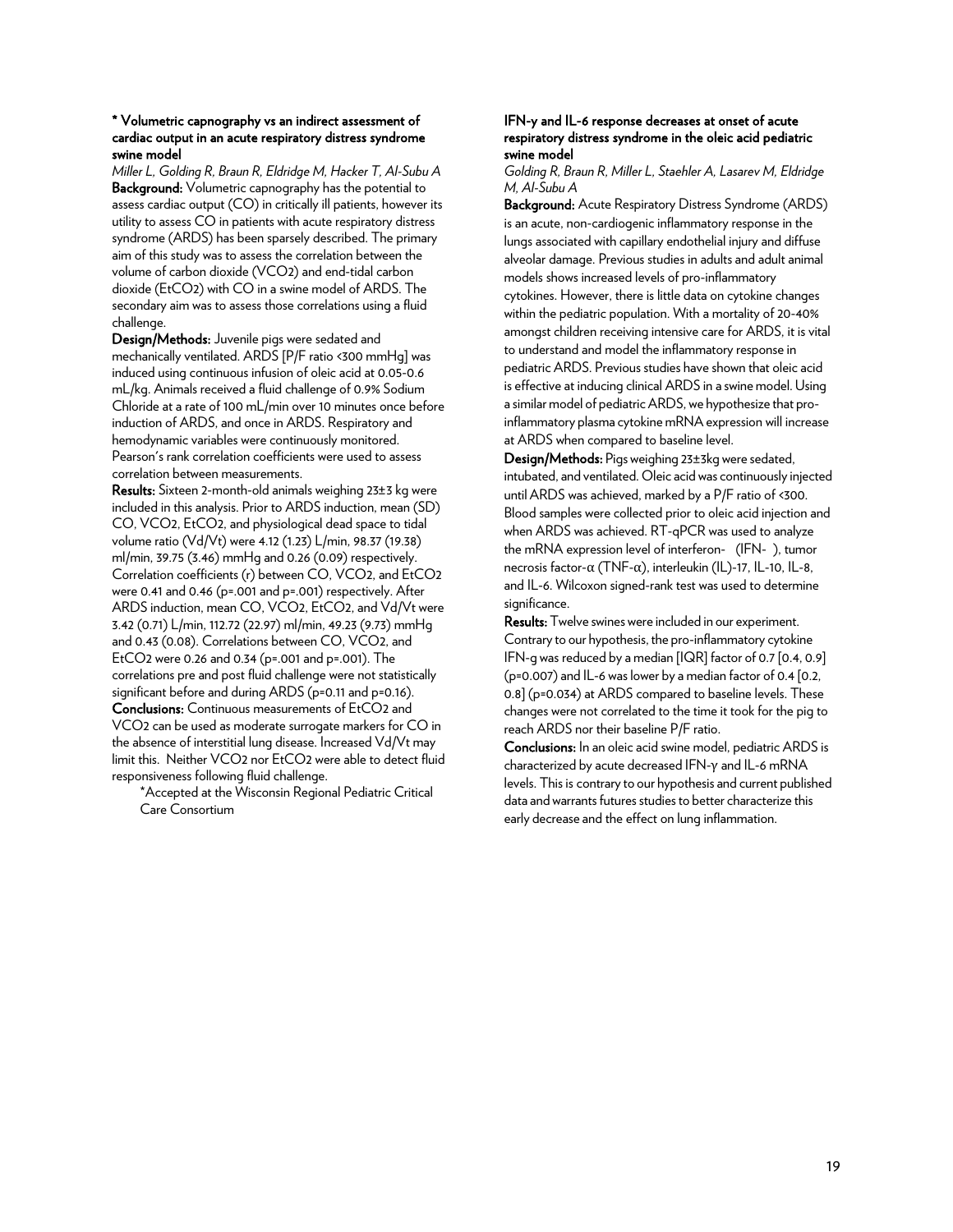#### \* Stem cell mobilization by nominal hyperbaria

*MacLaughlin K, Lamers L, Marcou M, Braun R, Eldridge M* Background: The use of hyperbaric air as a "placebo/sham" in Hyperbaric Oxygen Therapy (HBOT) research has developed into an active debate. Hyperbaric air has not been tested as a placebo/sham. It is well understood that hyperbaric air increases the partial pressures of all the gasses in inhaled air and subsequently in the body tissue, and yet, in the face of strong assertions by some researchers that hyperbaric air is a dose treatment, findings of a placebo effect prevail. In a recent review on the use of HBOT in mild Traumatic Brain Injury (mTBI) the authors concluded: "This systematic review revealed that for patients suffering from persistent symptoms after mTBI, HBO2 therapy is no better than sham treatment, if, in fact, the "sham" treatment is a true sham, and hence not recommended as a therapy. However, the improvements in outcomes shown within groups for both HBO2 and sham treatment cannot be ignored." 1We asked the question, "Is hyperbaric air a true placebo/sham?" Because Stem Progenitor Cell (SPC) mobilization is an accepted primary end point of HBOT research 2, we tested 1.27 Atmospheres-Absolute (ATA) hyperbaric air for SPC mobilization.

Design/Methods: 10 study-participants were exposed 1.27 ATA for 90 minutes daily for 10 treatments over a 14-day period. Blood was drawn at 4 time points and SPC's were analyzed by flow cytometry before and after the first treatment, before the tenth treatment and three days after the tenth treatment.

Results: We found SPC mobilization nearly 2-fold prior to the 10th/final treatment and a 3-fold increase in SPC's mobilization 3 days post the 10th/final treatment. Conclusions: Our findings show that hyperbaric air mobilizes SPC's in a striking semblance to HBOT. Our findings further suggest that hyperbaric air placebos should be tested prior to being used as a placebo. The use of hyperbaric air as a "placebo" in HBOT research and findings in studies using hyperbaric air as a placebo should be re-evaluated. 1. \*Accepted at the Undersea Hyperbaric Medical Society

#### Project HIFLO: A local quality initiative to reduce highflow nasal cannula in bronchiolitis

*Hurst A, Sternhagen T, Sunde K, Tsichlis J, Reamer R, Koueik J, Shadman K* 

Background: High flow nasal cannula (HF) is a respiratory support modality used to treat mild to moderate bronchiolitis that has not demonstrated a significant change in clinical course, length of hospital stay, or rate of intensive care unit (ICU) admission when compared to low-flow nasal cannula (LF). The American Academic of Pediatrics Value in Inpatient Pediatrics Network Quality Improvement (QI) Collaborative instituted a national project to decrease the use of HF after smaller, local initiatives showed promise that outcomes limiting HF did not cause significant change in patient outcomes. Our primary aim is to reduce the proportion of infants with bronchiolitis treated with HF by 30%.

Design/Methods: Retrospective chart review was performed on patients aged 30 days to 23 months with a diagnosis of bronchiolitis. Exclusion criteria included patients born <32 weeks; chronic lung, cardiac, or neuromuscular disease; transfers from other hospitals; patients on positive pressure ventilation; and patients on oxygen at home. The intervention consisted of maximizing suctioning, antipyretics, hydration, and LF prior to HF initiation and documenting a High-flow Initiation Pause (HIP) if these interventions were performed. The primary outcome was the percentage of patients treated with HF after instituting the HIP. Balancing measures included ED and inpatient LOS. 2019 was used as the comparison year due to the atypical 2020-2021 respiratory viral season during the COVID-19 pandemic.

Results: There were 52 patients included in the preintervention period and 11 post-intervention. HF initiation averaged 56% (95% CI 49-62%) in the pre-intervention group, and post-intervention 9% (95% CI 0-30%). The HIP was documented in one patient post-intervention. The proportion of total inpatient hours spent on HF pre-intervention was 44% (95% CI 41-47%) and 1% post-intervention (95% CI 0-4%). ED LOS did not change significantly over the project. The average in-hospital LOS increased relative to the preintervention period (48 hours pre- vs 74 hours postintervention), but there was a significant outlier in the postintervention period with a 254-hour stay.

Conclusions: Our local QI initiative successfully reduced the use of HF in our hospital by 47%. Documentation of the HIP was not completed consistently, however HF use still decreased. Patient volumes were also unusually low due to the continued COVID-19 pandemic, which may have resulted in fewer patients requiring HF overall.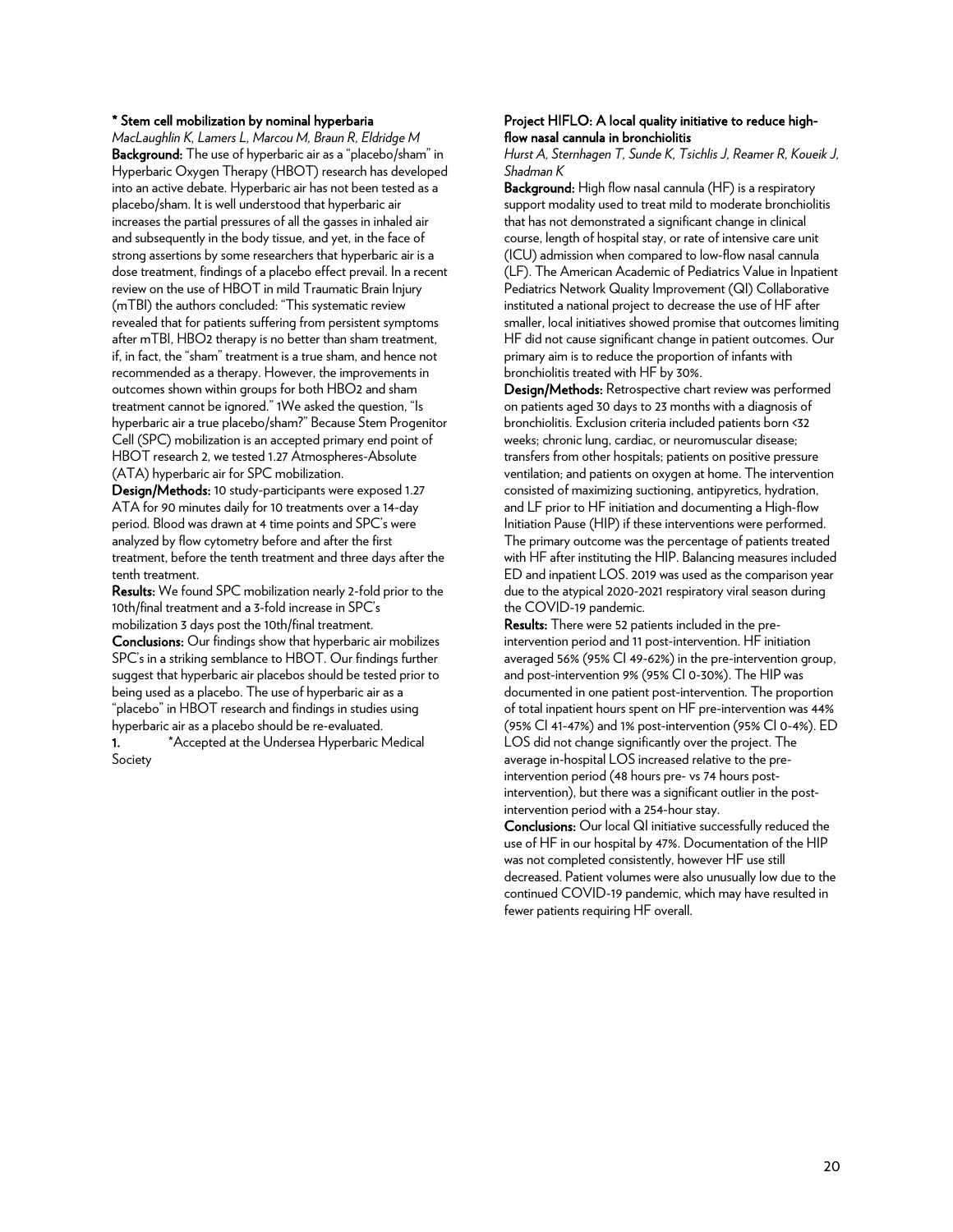#### Improving rate of asthma action plan completion in primary care pediatric clinics

*Blue J, Pletta K, Kerr B, Moreno, M*

Background: The asthma action plan (AAP) is an important tool for patients with asthma to manage their medications and monitor their asthma symptoms. It should be reviewed annually in all patients with asthma. The AAP completion rate had been steadily decreasing in our system's primary care pediatric clinics over the past several years. A grant was used to identify barriers and suggestions for improvement from the pediatricians using a mixed-method study. Common responses were identified and used to guide change ideas. The goal of this QI project was to address barriers by implementing pediatrician-identified recommendations in order to improve the AAP completion rate.

Design/Methods: Specific pediatrician-identified interventions were implemented in primary care pediatric clinics including: 1) Medical staff were asked to complete asthma outreach to update AAPs and schedule well visit if due, 2) Medical staff were asked to identify well-visit patients due for AAPs and initiate an Asthma Control Test (ACT) at the start of the well-visit, 3) Printers closest to exam rooms were identified and linked to exam room computers, 4) A new EHR link was developed for faster flow. The AAP completion rate was recorded at baseline and at 12 monthly time points following implementation of the intervention. AAP completion rate changes were assessed using a statistical process control chart for proportions (p-chart).

Results: The AAP completion rate was followed for 5 primary care pediatric clinics involving 40 pediatricians. The AAP completion rate increased from 51.4% at baseline to a high of 75.6% at 8 months then decreased and stabilized near 71.5% at 12 months. A p-chart showed more than 6 consecutive increasing points suggesting special cause variation. Provider feedback obtained during the interventions noted staff outreach time as a continued barrier.

1. Conclusions: Addressing barriers by implementing pediatrician-identified interventions is an effective way to improve AAP completion rates. This may improve asthma control for children. Mixed-method studies can help develop successful quality interventions.

#### \* Effect of antenatal steroids on T Cell receptor excision circle copy number in preterm infants

*Rodgers D, Seroogy C, Lasarev M, Baker M, Kaluarachchi D* Background: Compared to full term infants, preterm infants have a disproportionately high rate of below-range T cell Receptor Excision Circle (TREC) copy number on newborn screening. Antenatal steroids are commonly administered to women who are at risk of preterm birth. Steroids are known to affect immune ontogeny and function; however, the effects of antenatal steroids on TREC levels in newborns are not known. The objective of this study was to define the relationship between antenatal steroid (ANS) exposure and TREC copy number in preterm infants. We hypothesized that antenatal steroid exposure would be associated with lower TREC copy number.

Design/Methods: All infants born <32 weeks of gestation admitted to Unity Point Health Meriter neonatal intensive care unit (NICU) from 01/01/2012 to 04/30/2018 were included in the study. Study cohort was divided into three groups: no antenatal steroids (ANS, N=37), partial ANS course (N=55), and complete ANS course (N=206). TREC copy number on the first newborn screening, completed between birth and 96 hours of life, was compared between the three groups. Results: Infants exposed to ANS, either via full or partial courses, have statistically significantly higher TREC copy numbers compared to infants who were not exposed to ANS (p=0.006 for full course, p=0.041 for partial course). There was no significant difference in TREC copy number between infants exposed to a full course of ANS compared to those exposed to a partial course of ANS. After adjusting for additional variables with a direct relationship to TREC copy number (gestational age and single versus multiple gestation), a statistically significant difference in TREC copy number persists between infants exposed to a full course of ANS compared to those with no ANS exposure (p=0.002).

Conclusions: This is the first known study investigating the association between TREC copy number and antenatal steroid administration. In our cohort, we demonstrate exposure to antenatal steroids is associated with a statistically significant increase in TREC copy number. This relationship is the inverse to our original hypothesis. Based on the results of this study, antenatal steroid administration is unlikely to contribute to the observation that premature infants have a disproportionately high rate of below-range TREC copy number on newborn screens.

\*Accepted at MSPR Virtual Scientific Meeting \*Accepted at Pediatric Academic Societies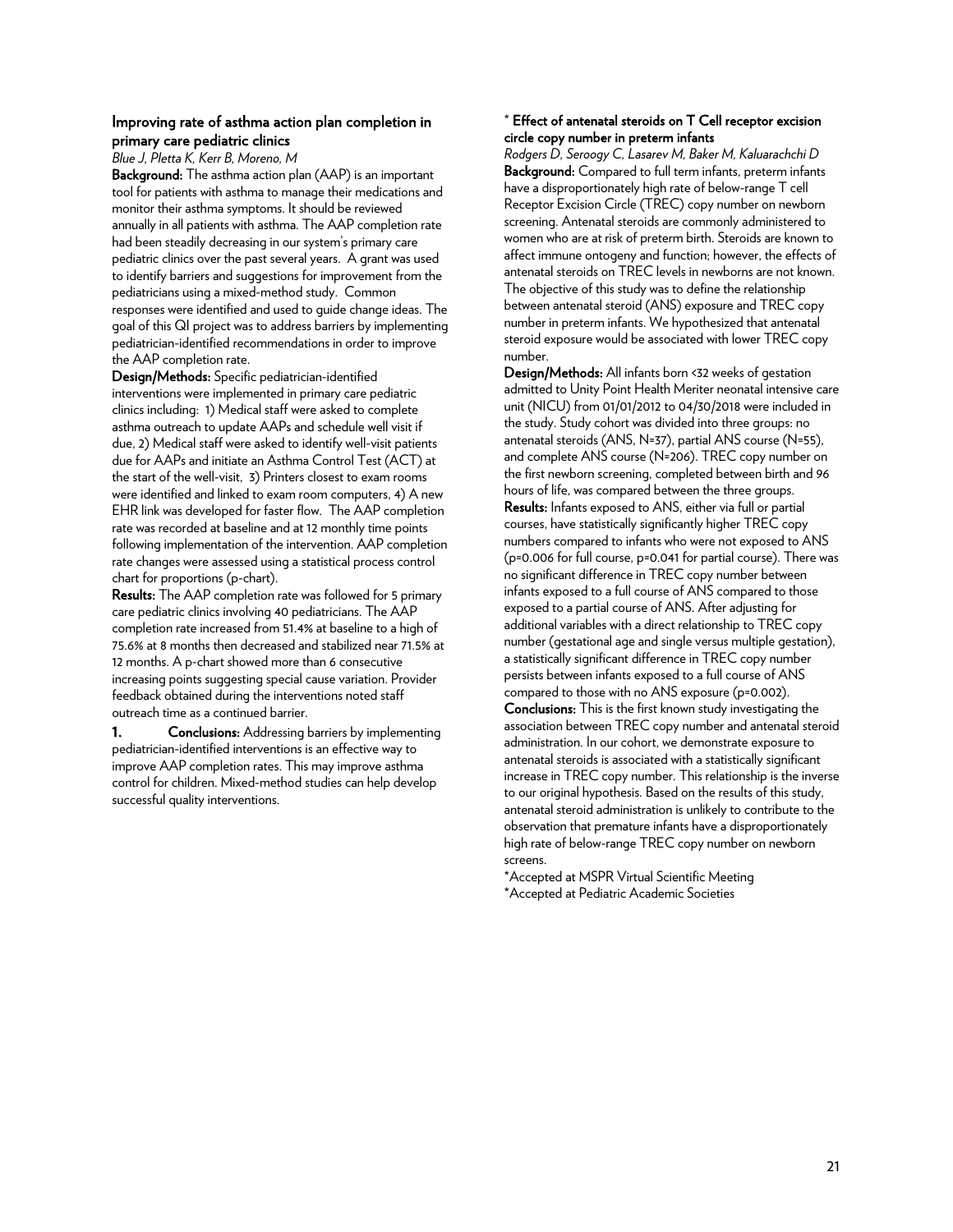# Group 3: Clinical Innovations & Education Moderator: Emily Ruedinger, MD, MED 3:30-5:00 p.m.

1. Follow-up of infants diagnosed with PFO, secundum ASD, muscular VSD, or PDA during their newborn hospitalization

Faultersack J, Johnstad C, Zhang X, Hokanson J, Greco M

- 2. Accuracy of prehospital weight estimate in children Brown C, Hromatko C, Kim M
- 3. Partnering with PATCH: Integrating trauma-informed care and resilience into a youth-led program

Sherfinski H, Koepsel E, Ruedinger E

4. Automated motion artifact detection on pediatric diffusion MRI using a convolutional neural network

Weaver J

- 5. Making electroretinography accessible to all Korlesky C, Ver Hoeve J, Pattnaik B
- 6. Resident education on food insecurity: Partnering with the community to improve resident comfort, screening, and referrals Williams Al-Kharusy S, Rogers, K, Houser L, Mathur M

#### 7. A guide to telemedicine use in adolescent primary care Bryant E, Dos Reis L, and Ruedinger E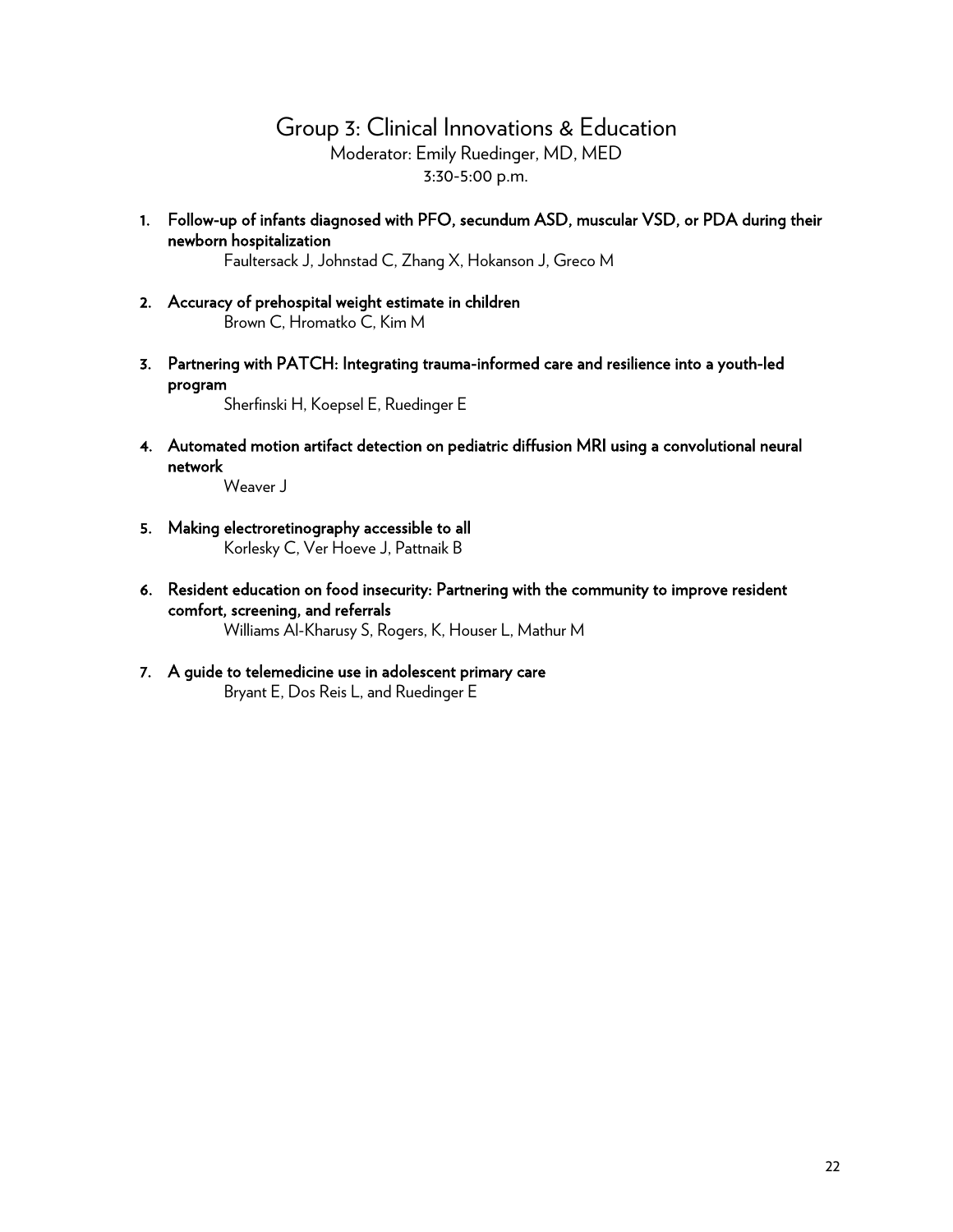#### Follow-up of infants diagnosed with PFO, secundum ASD, muscular VSD, or PDA during their newborn hospitalization

*Faultersack J, Johnstad C, Zhang X, Hokanson J, Greco M* Background: Neonatal echocardiography is a vital tool in the early assessment of congenital heart disease; however, many newborns have echocardiographic findings that may spontaneously resolve and the need for follow-up is unclear. Objective: To describe the current management and followup of secundum atrial septal defect (ASD), patent foramen ovale (PFO), muscular ventricular septal defect (mVSD) and/or patent ductus arteriosus (PDA) identified during newborn hospitalization.

Design/Methods: Infants who had an echocardiogram during their birth hospitalization and at least one echocardiogram in outpatient follow-up were identified. Echocardiograms performed between 9-1-17 and 9-1-21 were reviewed. Those newborns with findings limited to an ASD, PFO, mVSD and/or PDA were included. Those neonates where surgical correction was inevitable (atrioventricular canal, double outlet right ventricle, etc.) or with other cardiac defects requiring ongoing assessment (bicuspid aortic valve, rhabdomyoma, etc.) were excluded.

Results: 1091 newborns had echocardiograms during their birth hospitalization and 143 met inclusion criteria. Of those 143, none required any surgical intervention or catheterization during the study time frame. Forty-two infants were discharged from care. The most common indications for first echocardiograms were follow up of abnormal fetal echocardiogram (55 patients) and murmur (49 patients). The mean age at last echocardiogram was 96 days for those discharged and 128 days for those who had continued followup. There was no significant difference in rate of discharge, number of follow-up echocardiograms, or age at last echocardiogram when compared by diagnosis at last echocardiogram at birth hospitalization. Of 21 patients who had a PFO only on their last echocardiogram during birth hospitalization, only 7 were discharged from care during the time frame studied. Only 1 of 5 patients who had a PDA only was discharged from care. For all diagnoses included in this analysis, rates of discharge from care were below 40%.

1. Conclusions: No infants referred for outpatient follow-up in pediatric cardiology for PFO, ASD, and mVSD and/or PDA required any intervention during the study time frame. The majority of infants have continued follow-up scheduled but may not require surgical or procedural intervention in the future. Pediatric cardiologists may be continuing to follow patients for shunts that are unlikely to be clinically significant.

#### Accuracy of prehospital weight estimate in children *Brown C, Hromatko C, Kim M*

Background: As medication dosing in children are solely based on weight, accurate weight estimate is critical in safe emergency medication administration in the prehospital arena. Despite availability of evidence-based tools such as Broselow tape, EMS providers often use their guestimate. In Dane County, there is no prehospital best method recommendation in weight estimates for children. The objectives of this project are to assess the accuracy of current weight estimate in children and to develop an algorithm for EMS providers. Design/Method: Data were obtained prospectively and through a chart review to measure the accuracy of EMS weight estimate compared to ED weight in convenient sample of patients < 18 years. Weight documented in the EMS run data and ED measured weight were abstracted during the study period of 8/21 to 2/22. The source of weight estimate was obtained from EMS providers upon delivery of patients to ED. Benchmark accuracy method of PW10>70% and PW20>95% were used where PW10>70% means greater than 70% of patients should have estimate weight within 10% of the measured weight. PW20>95% means greater than 95% of patients should have estimate weight of less than 20% of the measured weight. A weight estimate algorithm was developed for EMS providers to achieve the most accurate weight estimate.

Results: A total of 195 chart were identified and source of weight estimate was obtained in 135 patients. Approximate 26.2% underestimated by >10%, 61% within 10%, and 12.9% had overestimate by >10% with mean accuracy of 88.9%. Overall PW10 was 61% and PW20 was 83.6%. Weight estimate source were 11 from the clinic (mean accuracy:95.1%, PW10: 91% PW20:91%), 18 from patients (mean accuracy:93%, PW10:83%, PW20:94%), 63 from parents (mean accuracy:90%, PW10:59%, PW20:84%), 11 by Broselow tape (mean accuracy: 86%, PW10:55%, PW20: 82%), 32 by guess (mean accuracy:85%, PW10:47%, PW20: 69%), and by age-based (mean accuracy:81%, PW10:26%, PW20:63%).

Conclusions: Different methods are being used to estimate weight of children by EMS providers and they are not very accurate. Weight obtained from patients, parents or Broselow tapes were more accurate than guessing or using age-based system. Our weight estimate algorithm utilizes patient, parent and Broselow tape for most accurate weight estimates for children in the prehospital arena. We strongly discourage guessing or using the age-based system.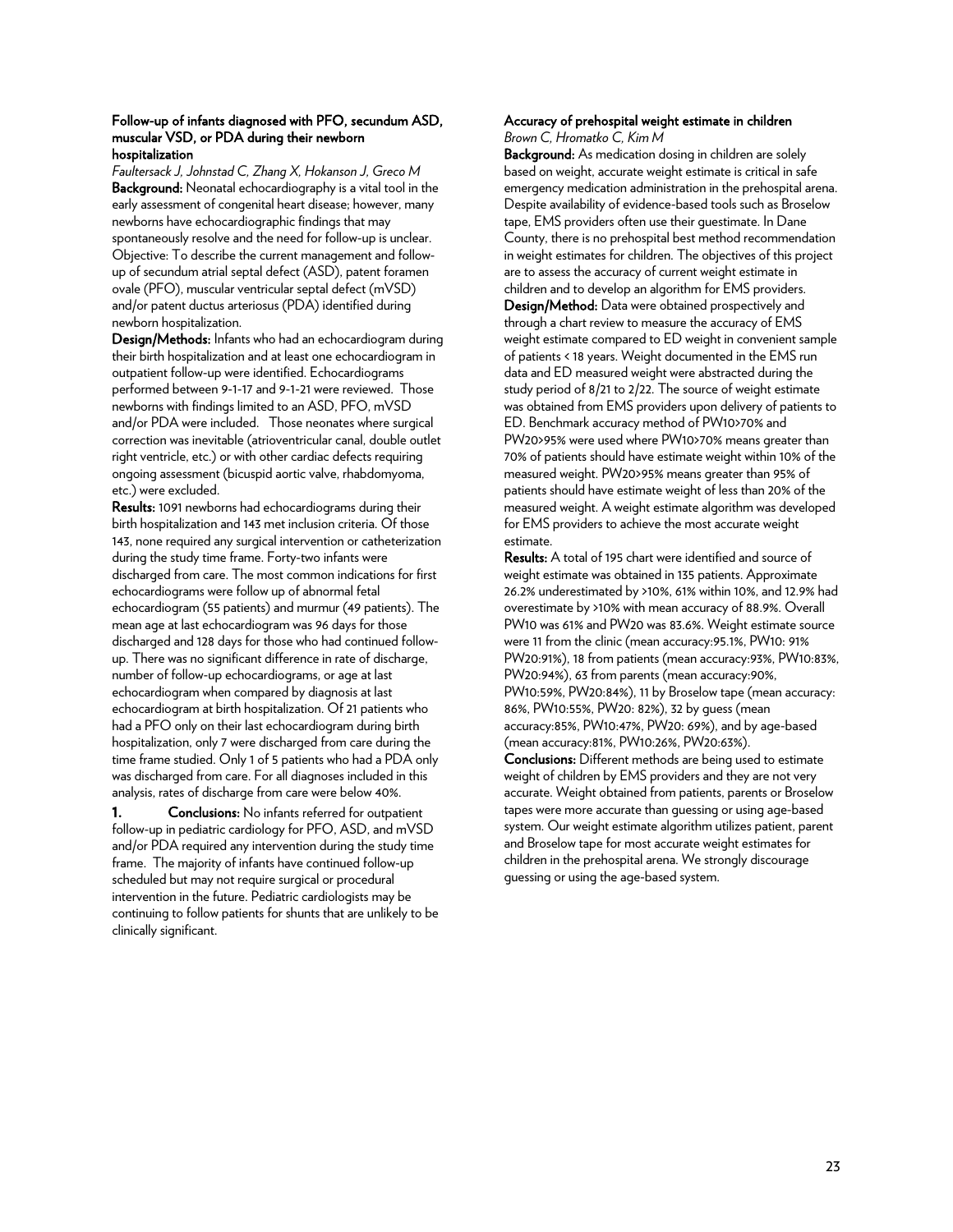#### Partnering with PATCH: Integrating trauma-informed care and resilience into a youth-led program

*Brown C, Hromatko C, Kim M*

Background: Healthcare providers are well suited to recognize and respond to youth who have experienced trauma. However, many providers lack adequate training on traumainformed care (TIC) and resilience. Likewise, many youth are not empowered to optimize their interactions with healthcare providers. A potential way to address these issues is to incorporate TIC and resilience principles into existing trainings designed to improve interactions between adolescents and healthcare systems. Providers and Teens Communicating for Health (PATCH) is one organization providing this type of training. The goals of this project are to: 1. identify best practices for TIC and resilience education directed at healthcare providers and youth, 2. evaluate PATCH provider and youth curricula for incorporation of TIC and resilience principles, and 3. identify areas of opportunity for better integration of TIC and resilience principles into PATCH. Design/Methods: A literature review and expert interviews were conducted to gain a strong foundation in TIC and resilience. Ideal-state curricular objectives regarding TIC and resilience were crafted. Using an objectives-centered approach, PATCH training materials were evaluated for fidelity to these objectives. Interviews with PATCH stakeholders were conducted to gain insight on optimal integration of TIC and resilience principles into PATCH. Results: PATCH curricula currently do not explicitly address most objectives related to TIC and resilience. However, many of these principles are implicitly woven into the content. In contrast, on an organizational level, PATCH demonstrated high fidelity to TIC and resilience principles in nearly all assessed domains. Key stakeholder takeaways supported these findings.

1. Conclusions: Five key recommendations were to PATCH: formalize TIC and resilience training for PATCH facilitators; incorporate TIC and resilience scenarios into provider and teen workshops; add language about TIC and resilience into PATCH's mission, vision, and values; recruit and support Teen Educators who may have experienced trauma; and bolster the PATCH for Parents toolkit. With these modifications, PATCH could continue its role as a valuable educational resource and a vital community partner, while also more explicitly promoting TIC and youth resilience.

#### Automated motion artifact detection on pediatric diffusion MRI using a convolutional neural network *Weaver J*

Background: Diffusion MRI (dMRI) is an imaging technique that exploits the diffusion of water molecules to generate contrast in MR images. In pediatric brains, dMRI provides information relevant for brain development such as white matter microstructure. However, it is challenging for these populations to remain still, and motion artifacts can be present. Removing images with motion artifacts is a manual process, which is prone to subjective error and time-consuming due to the many imaging volumes acquired. In recent years, deep learning (DL) methods have shown great success with quality control (QC) tasks, such as classifying an image as artifactual or normal. In this work, we propose a three-dimensional convolutional neural network (3D-CNN) capable of recognizing motion artifacts in dMRI images of 1- and 24 month subjects.

Design/Methods: Raw dMRI images were obtained from a prior study where subjects were imaged at 1-month (n=95) and 24-months (n=24). Manual QC of the subjects' 4D image volumes were performed by trained lab members and 3D subvolumes were flagged for motion artifacts. Image volumes were zero-padded or cropped to be of size 128x128x70, and pixel intensities were normalized between 0 and 1. A 50/50 class balance was achieved by selecting an equal number of artifactual and normal volumes. The labeled data were used to train a 3D-CNN consisting of five 3D convolutional layers of increasing filter size and ReLu activation. Each convolutional layer is followed by max-pooling and batch normalization. The output from the last block is flattened, passed to a dense layer with 256 neurons, and then to a dropout layer to prevent overfitting. Finally, a dense layer of 1 neuron with sigmoid activation is used to perform binary classification. The model was trained for 20 epochs and a 5-fold cross-validation method was used to evaluate sensitivity to the training data. Results: The labeled dataset used for this work contained 2013 and 263 volumes from 1- and 24-month subjects respectively. Training and validation were performed on 5 unique data splits, resulting in a mean accuracy of  $95 \pm 1.2$ %.

Conclusions: A DL model for binary classification can be extended to motion artifact detection in diffusion MRI of pediatric subjects. A high accuracy of 95% was achieved for a dataset of images acquired at 1- and 24-months of age. Future work will expand the dataset to include a wider variety of ages and imaging protocols to create a more general and robust network.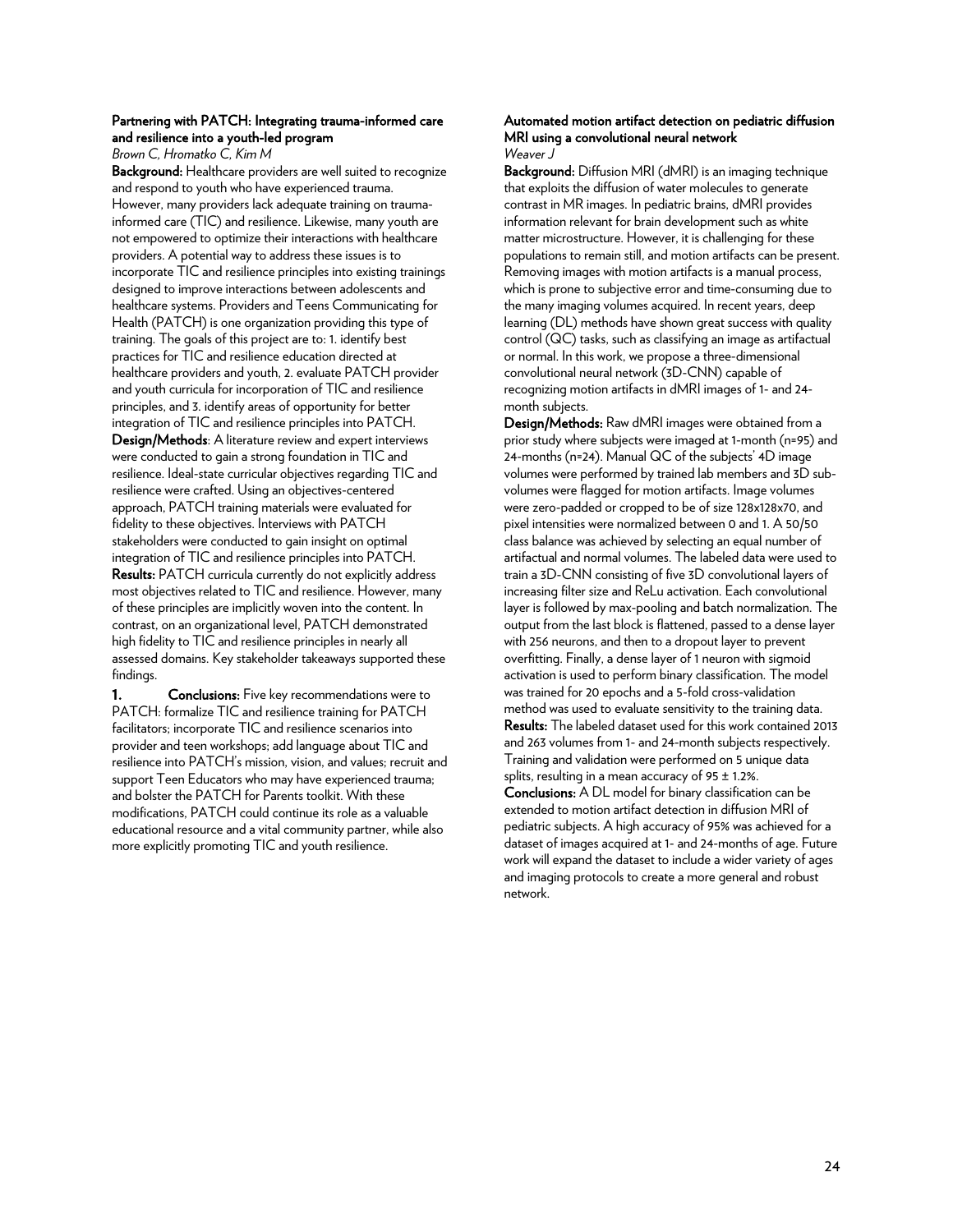#### Making electroretinography accessible to all

*Korlesky C, Ver Hoeve J, Pattnaik B*

Background: Electroretinography (ERG) remains an underutilized clinical diagnostic tool due to high device cost and strict facility requirements. We considered two different approaches to improving accessibility to ERG testing. First, we explored the feasibility of a wearable medical device that performs clinical ERG testing while decreasing per-procedure cost, time, and facility requirements. Secondly, we explored creating a light isolation tent to ensure an appropriate ERG testing environment no matter the testing facility.

Design/Methods: For both the ERG goggles and the lightisolation tent, we consulted with WARF, the Isthmus Project, and the Discovery to Product entrepreneurial program offered by UW-Madison to explored both technical and market feasibility.

For the ERG goggles, the housing is 3D printed polylactic acid and eyepieces are made of polyurethane foam and designed for complete light tightness. LEDs stimulate the retina and illuminate the IR camera, while light intensity is controlled via current and voltage regulators as well as pulse width modulation (PWM). Light stimulus duration is controlled via LED drivers. IR cameras dynamically measure pupil diameter and digitally adjust light intensity while a phototransistor validates the output. User interface, testing procedures, and image processing are programmed using a Raspberry Pi 4 and Python. For the ERG light isolation tent, a hydroponics grow tent was converted into a light tight ERG testing environment. Electric fans created airflow within the tent while temperature and humidity sensors actively monitored ambient conditions to ensure the comfort of both the tester and the patient. Results: We created a functional ERG goggle prototype capable of flashing light and measuring pupil diameter. The pupil measurement software was accurate within 2.5% relative to standard controls ranging from 4-26 mm. The estimated cost of this device, not including labor or excess materials, is \$450. We also created a functional ERG tent prototype capable of creating the black-out environment necessary for ERG testing while maintaining a comfortable internal environment. The estimated cost is \$200.

1. Conclusions: The ERG goggle prototype reduces cost, time and facility burdens associated with clinical ERG testing. However, continued research would require a substantial time and financial investment. In the short term, the ERG tent creates a mobile, lighttight testing environment compatible with current ERG testing devices.

#### \* Resident education on food insecurity: Partnering with the community to improve resident comfort, screening, and referrals

*Williams Al-Kharusy S, Rogers, K, Houser L, Mathur M* Background: As a result of the COVID-19 pandemic, Feeding America estimates that as many as 1 in 4 US children lives in a household with insufficient food to sustain an active, healthy life. Despite this significant need, few pediatricians receive training to reduce the burden of Food Insecurity (FI). In this quality improvement initiative, we attempt to increase pediatric resident comfort addressing FI by partnering with community organizations to develop a FI educational curriculum.

Design/Methods: We created an educational curriculum using evidence-based national and local resources in partnership with local community organizations. This curriculum consisted of one-hour educational sessions over a consecutive three-day period. Sessions focused on the burden of FI in our local community and how to address FI with patients and families, including how to place a referral for social work support within the electronic medical record. Instructional materials included a "Resident Quick-Guide" trifold pocket brochure that we developed alongside the FI curriculum. Additionally, residents had the opportunity to participate in the Supplemental Nutrition Assistance Program (SNAP) Challenge followed by a group reflection session. Investigators measured outcomes by comparing precurriculum surveys to those completed 3- and 8-months' postcurriculum.

Results: Pediatric residents completed surveys prior to the FI curriculum and again at 3- and 8-months' post-curriculum (n=55). At 3 months' post-curriculum, an increased proportion of residents reported they asked about FI in a majority of clinic visits (increase from 48% to 75% of residents, p = 0.026), were comfortable placing referrals (increase from 24% to 65% of residents, p = 0.037), and placed referrals in a majority of visits after identifying a FI need (increase from 36% to 65% of residents, p = 0.049). At 8 months' post-curriculum, residents sustained increased comfort placing referrals (from 24% to 78% of residents, p = 0.013).

Conclusions: Partnering with community organizations to provide a FI curriculum resulted in increased reported screening rates, comfort placing referrals, and referral rates among pediatric residents, with a sustained increase in comfort placing referrals at 8 months' post-curriculum. \*Accepted at Pediatric Academic Societies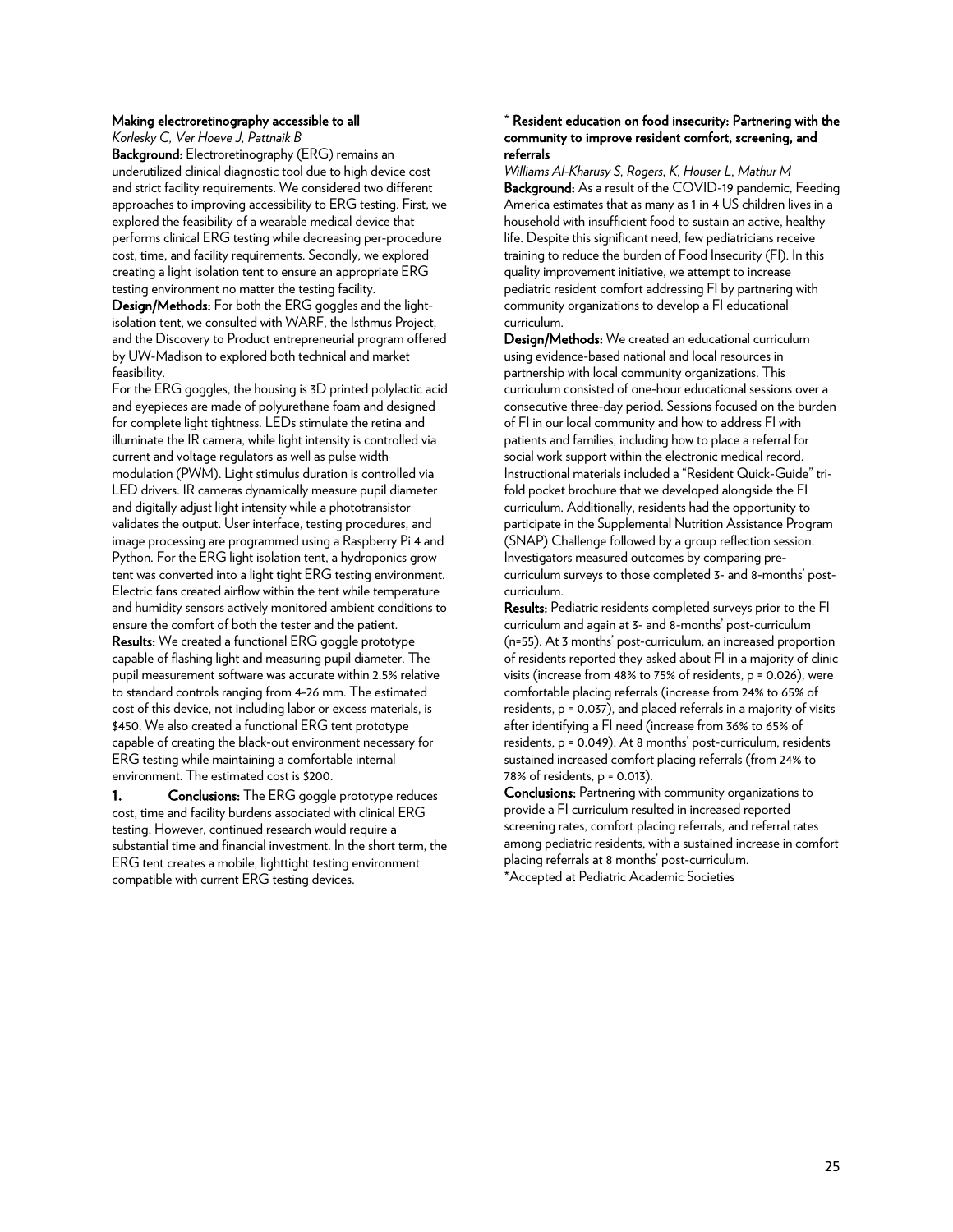#### A guide to telemedicine use in adolescent primary care

*Bryant E, Dos Reis L, and Ruedinger E*

Background: Telemedicine has become an important tool in the medical care of adolescents, especially as virtual interactions became ubiquitous during the COVID -19 pandemic. Providers caring for adolescents in primary care need concise guidance on how to adapt telemedicine effectively for this population.

Design/Methods: A review of available literature was performed with PubMed, ClinicalKey, and web -based guidelines for pediatric virtual care (AAP, Bright Futures, American Telemedicine Association) for articles pertaining to virtual care for well and problem visits for teens. This also included strategies to adapt the physical exam, anticipatory guidance, and learner participation to the telehealth setting. Through this, we compiled tactics for incorporating telemedicine successfully into primary care for teens. Results: While limited regarding physical examinations, most adolescent visit types can be fully or mostly performed effectively through telemedicine. Many studies have found high patient satisfaction with telemedicine among adolescents and their caregivers. Adaptations to ensure privacy are vital for promoting autonomy, allowing sharing of concerns, and providing effective and pertinent anticipatory guidance. It is imperative that routine immunizations and screening labs continue to be incorporated into virtual visits with the assistance of nursing visits or laboratory orders as indicated. Conclusions: Structuring effective telemedicine virtual workflows will ensure high quality care, maximize team -based care approaches, and provide for smoother transitions to adult care. Telemedicine has the potential to increase access to care in many respects (decreasing travel time, decreasing missed work/school, and improving access to specialty care), though consideration must be taken to ensure that equitable care is provided, as access may be decreased for non -native English speakers, those with limited technology proficiency, and those in low resource settings without appropriate devices, adequate bandwidth, or secure internet connections. There remains limited research on patient health outcomes following the recent expansion of telemedicine. Future research should also include transitions of care and telehealth platform security. Given the increase in the use of telemedicine during the COVID -19 pandemic, and the potential to improve care accessibility and patient satisfaction, primary care providers must familiarize themselves with how to optimize telemedicine for adolescent care.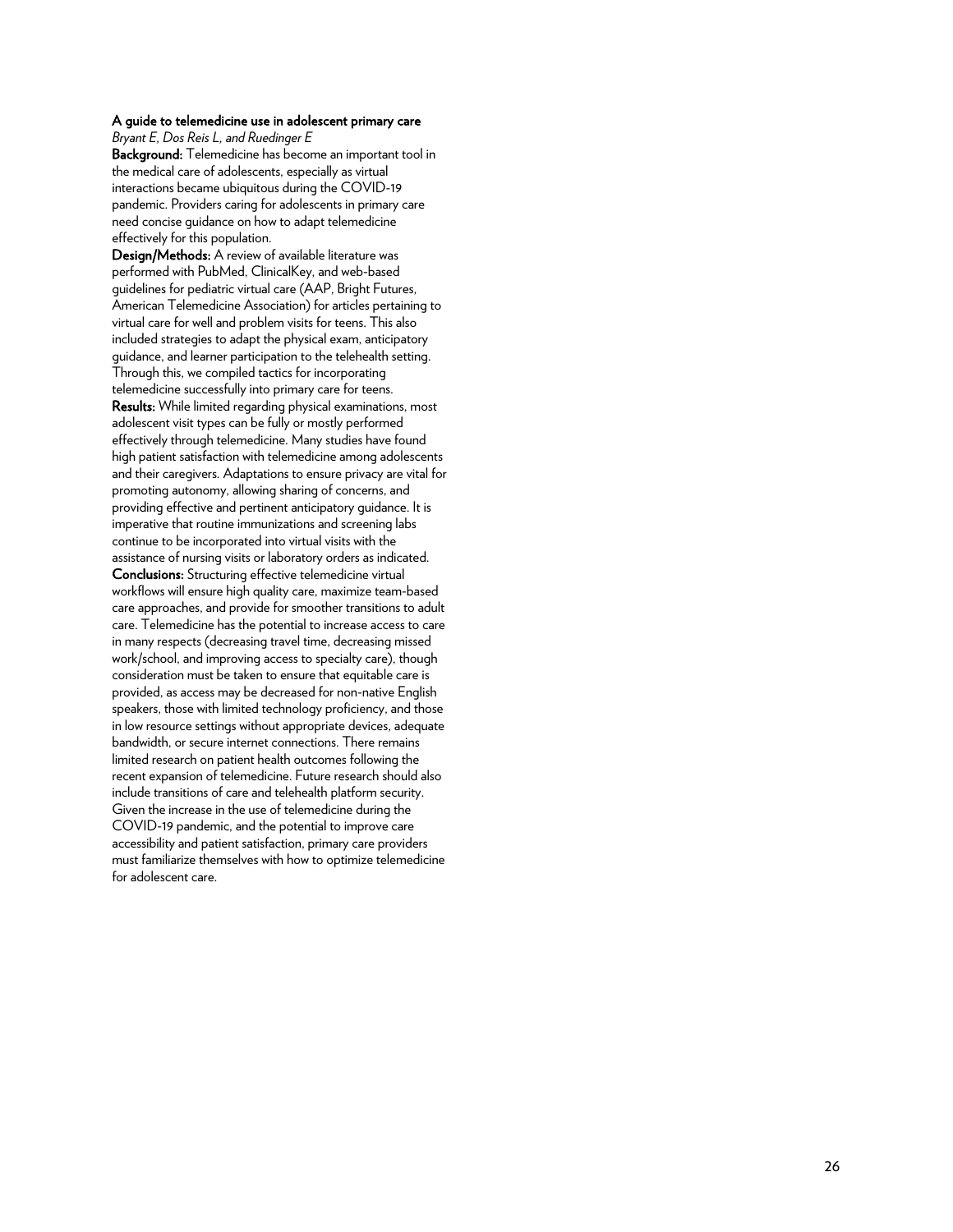# Group 4: Practice Patterns and Patient Experiences Moderator: Ryan Coller, MD. MPH 3:30-5:00 p.m.

- 1. Children with surgically corrected congenital heart disease who are long-stay intensive care patients: An analysis of post-discharge burden of care Cordum S, Hagen S
- 2. Rare presentation of precocious puberty secondary to LH-secreting adenoma Uhing A, Ahmed A, Salamat S, Chen, M
- 3. Impact of enteral and/or parenteral nutrition on outcomes after autologous stem cell transplant for high-risk neuroblastoma

Kitcho C, Bergstrand D, Mandli S, Walkiewicz-Jedrzejczak D, Capitini C

- 4. Hemosuccus pancreaticus following acute pancreatitis in a 12-years-old boy secondary to pancreatic pseudoaneurysm treated with endovascular coil embolization Ekezie C, Gill K, Pfau P, Johannes A, Woods M, Pinchot J, Furuya Ka, O'Connell D, Ratchford T, Sigurdsson L, Walkiewicz D, Valentyne A, St. Clair N, Ehlenbach M, Woodring T, Danko I
- 5. A survey on the management of anomalous aortic origins of the coronary arteries Hareem R, Smith Hokanson, J
- 6. Impact of multiorgan and kidney-pancreas allocation policies on pediatric kidney-alone transplant candidates in the United States

Engen R, Shepherd D, Bradford M, Foutz J, Bartosh S, Smith J

7. The process of safety reporting by parents of hospitalized children with medical complexity: A qualitative analysis

> Kieren M, Kelly M, Garcia M, Chen T, Baird J, Haskell H, Luff D, Mercer A, Ngo T, Quiñones-Pérez B, Williams D, Khan A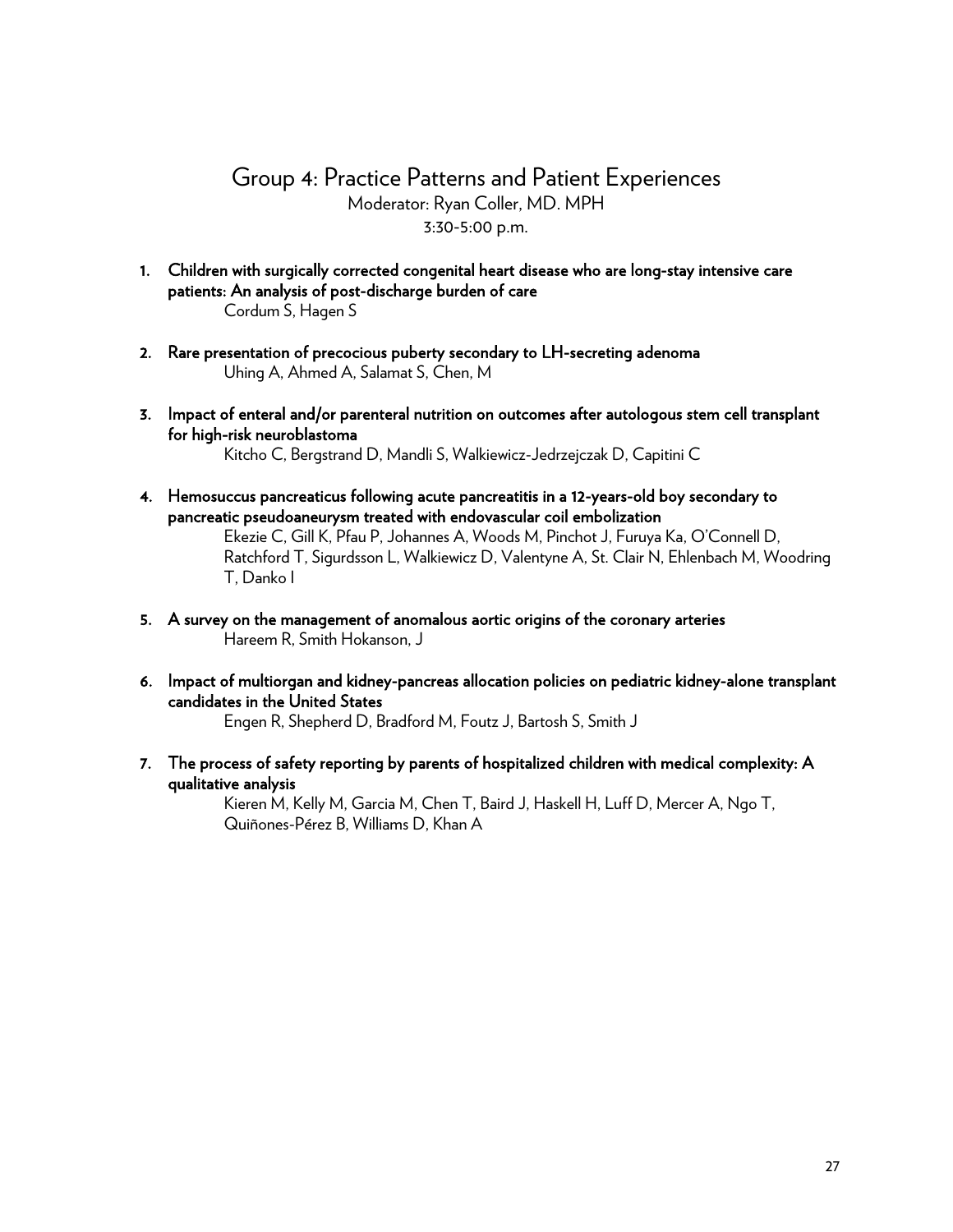#### Children with surgically corrected congenital heart disease who are long-stay intensive care patients: An analysis of post-discharge burden of care

*Cordum S, Hagen S*

Background: Children who undergo cardiac surgery for congenital heart disease (CHD) typically have ICU stays less than 2 weeks. However, some patients with surgically corrected CHD require prolonged ICU stays. Previous studies have reported that ICU long stay (LS) patients have higher mortality, lower quality of life, and use disproportionate PICU health care resources. The specific needs of long-stay patients after discharge have not been well described. We aimed to quantify the medical care that LS pediatric ICU patients require after discharge.

Design/Methods: This study was a retrospective chart review approved by the IRB at the University of Wisconsin. We reviewed patients admitted to the PICU at the American Family Children's' Hospital between 2009 and 2018 for surgical correction of congenital heart disease and had an ICU stay for longer than 28 days. Outcomes measured included three-year mortality, medications prescribed, technology dependency, sub-specialty clinic visits and re-admission to the hospital.

Results: A total of 69 patients met the inclusion criteria. Hospital and three-year mortality were 10.1% and 16%, respectively. Readmission to the hospital occurred in 74% of the survivors within the first year. Within the first year of discharge from the PICU, on average patients were prescribed 7.8 medications and followed with 5.2 subspecialists. 53.9% had home nursing, 12.9% had home respiratory support, and 66.7% had a gastrostomy tube in place.

1. Conclusions: In our single institution study, children with LS in the PICU after cardiac surgery have lower mortality than previous reports. The majority of survivors have significant chronic health care needs creating a large burden of care for families. Future studies will identify long-stay patients early in the PICU course that need support for chronic medical needs.

#### \* Rare presentation of precocious puberty secondary to LH-secreting adenoma

*Uhing A, Ahmed A, Salamat S, Chen, M*

Background: Normal male puberty begins after 9 years of age with a concurrent rise in LH and FSH. These play distinct roles, with LH acting on Leydig cells to stimulate testosterone and secondary sex characteristics, while FSH promotes testicular growth by stimulating the maturation of seminiferous tubules.

Case: An 8-year 9-month-old male TV presented with a 1.5 year history of facial hair and 9 months of phallic growth, body odor and acne. Physical exam revealed phallic enlargement, Tanner stage I pubic hair and firm, borderline pubertal testes. Bone age was 9 years at 8 years 6 months of age. Laboratory evaluation was inconsistent with typical puberty – LH (9 mIU/mL, RR 0-0.3) and testosterone were elevated (519 ng/dL, RR 2-8) while FSH was pre-pubertal (<0.1 mIU/mL, RR 0-2.8) and androgens were only mildly elevated (androstenedione 0.363 ng/mL, RR 0.03-0.3; 17-OHP 155 RR<63). Head MRI revealed an anterior pituitary adenoma measuring 8 x 12 x 10 mm. After failing to respond to leuprolide, TV was initiated on spironolactone and anastrozole to minimize pubertal progression prior to transsphenoidal adenomectomy. Surgical pathology was positive for steroidogenic factor 1 but negative for LH, FSH and TSH immunoreactivity. However, he had post-operative reduction of LH (0.4 mIU/mL, RR 0-0.3) and testosterone (16 ng/dL, RR 2-8).

Conclusions: Normal male puberty follows a predictable sequence, beginning with testicular enlargement followed by body odor, pubic hair growth, phallic enlargement, voice change, and increased growth velocity. In TV, hypersecretion of LH led to testosterone production, causing secondary sex characteristics. However, his pre-pubertal FSH did not stimulate the testicular growth that typically heralds the onset of puberty. Digression from typical pubertal sequence and isolated high LH raised concern for a pathologic cause. Central precocious puberty is most often idiopathic in females, although more commonly associated with CNS lesions in males. Rarely, precocious puberty results from a functioning gonadotroph adenoma. Less than 1% of these are hormonally active. If active, these most often secrete FSH or co-secrete FSH and LH, and typically require surgical resection given limited success of medical therapies. This case illustrates the distinct roles of FSH and LH in pubertal development. Departures from the typical sequence of development should expand one's differential to include etiologies resulting in nonconcurrent secretion of gonadotropins. \*Accepted at Pediatric Endrocine Society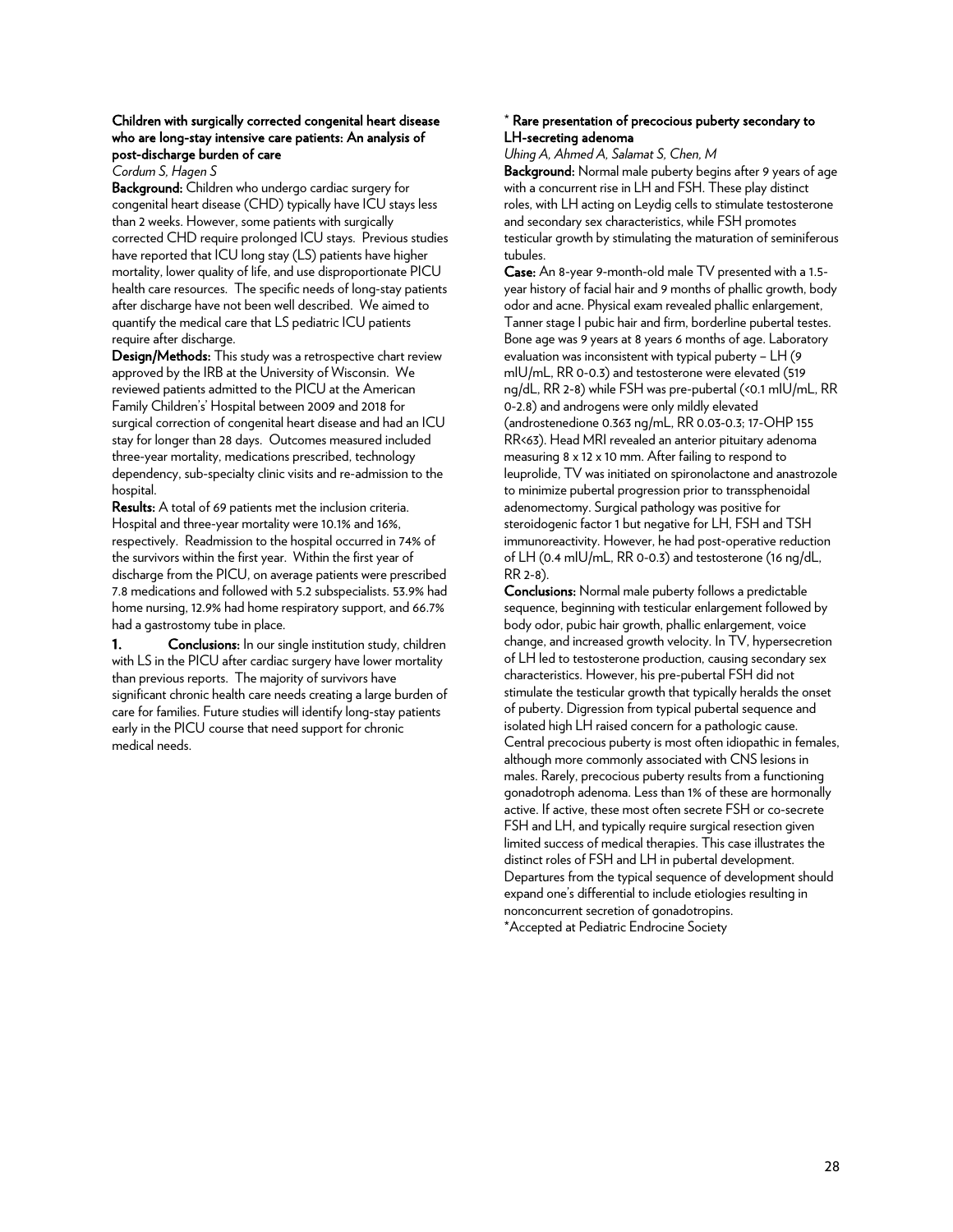#### Impact of enteral and/or parenteral nutrition on outcomes after autologous stem cell transplant for high-risk neuroblastoma

*Kitcho C, Bergstrand D, Mandli S, Walkiewicz-Jedrzejczak D, Capitini C*

Background: Neuroblastoma is the most common extracranial solid tumor of childhood. Treatment of high-risk neuroblastoma includes autologous stem cell transplant, which involves a myeloablative conditioning regimen that can lead to malnutrition, pancytopenia, mucositis, and infections. The effects of enteral and parenteral nutrition on nutrition status, adverse events during treatment and outcomes in children with high-risk neuroblastoma after autologous stem cell transplant remain understudied.

Design/Methods: 36 patients diagnosed with high risk neuroblastoma who underwent at least one autologous stem cell transplant were selected for retrospective chart review. Nutritional parameters consisting of height, weight, BMI, BMI z-score, weight change, caloric demand, and type of feeding tube were analyzed before, during, and after autologous stem cell transplant. Clinical outcomes including days with diarrhea or vomiting, mucositis, time to neutrophil or platelet engraftment, number of transfusions, length of stay, and mortality were also analyzed before, during and after autologous stem cell transplant.

Results: Within the parenteral nutrition group, a significant increase in BMI z-score was observed from pre- to posttransplant (+0.55, p=0.0379). When comparing recipients of parenteral versus enteral nutrition, a significant increase in weight (+0.8kg, p=0.0006) and BMI z-score (p=0.0003) was observed in recipients of parenteral nutrition. A significant increase in caloric demand was observed in recipients of parenteral versus enteral nutrition from pre- to post-transplant (+24.6 vs. -37.8, p=0.0012). There were a significant decrease in days of diarrhea, vomiting, mucositis severity scores, and number of packed red blood cell transfusions observed in recipients of enteral nutrition as compared to parenteral nutrition. Time to platelet engraftment was shorter in recipients of enteral nutrition as compared to parenteral nutrition.

Conclusions: High-risk neuroblastoma patients supported with parenteral nutrition during autologous stem cell transplant appear to have less decline in their nutritional status compared to those supported with enteral nutrition. However, recipients of enteral nutrition show less complications like length of diarrhea and vomiting as well as mucositis severity while showing faster time to engraftment of platelets and less number of blood transfusions.

#### Hemosuccus pancreaticus following acute pancreatitis in a 12-years-old boy secondary to pancreatic pseudoaneurysm treated with endovascular coil embolization

*Ekezie C, Gill K, Pfau P, Johannes A, Woods M, Pinchot J, Furuya Ka, O'Connell D, Ratchford T, Sigurdsson L, Walkiewicz D, Valentyne A, St. Clair N, Ehlenbach M, Woodring T, Danko I* Background: Hemosuccus Pancreaticus is defined as bleeding from the pancreatic or peri-pancreatic vessels into the main pancreatic duct. It is a rare but potentially life-threatening cause of upper gastrointestinal bleeding. It occurs mainly in adults and very few cases have been reported in children. Case: A 12-year-old boy with a complex medical history including TUBA1A mutation, cerebral palsy and spastic quadriplegia who presented with hematemesis and severe anemia that developed following an episode of acute pancreatitis.

Discussion: Upper endoscopy did not reveal a bleeding source. An Endoscopic retrograde cholangiopancreatography performed for evaluation of common bile duct obstruction identified bleeding from the pancreatic duct. Subsequently the bleeding source, a pseudoaneurysm of the splenic artery, was identified by conventional angiography and occluded with coil embolization.

Conclusions: The diagnosis of hemosuccus pancreaticus may be difficult in children due to rare occurrence and the unusual anatomical site, hence a high index of suspicion is needed in a patient with a history of pancreatitis who presents with intermittent upper gastrointestinal bleeding and normal upper endoscopy.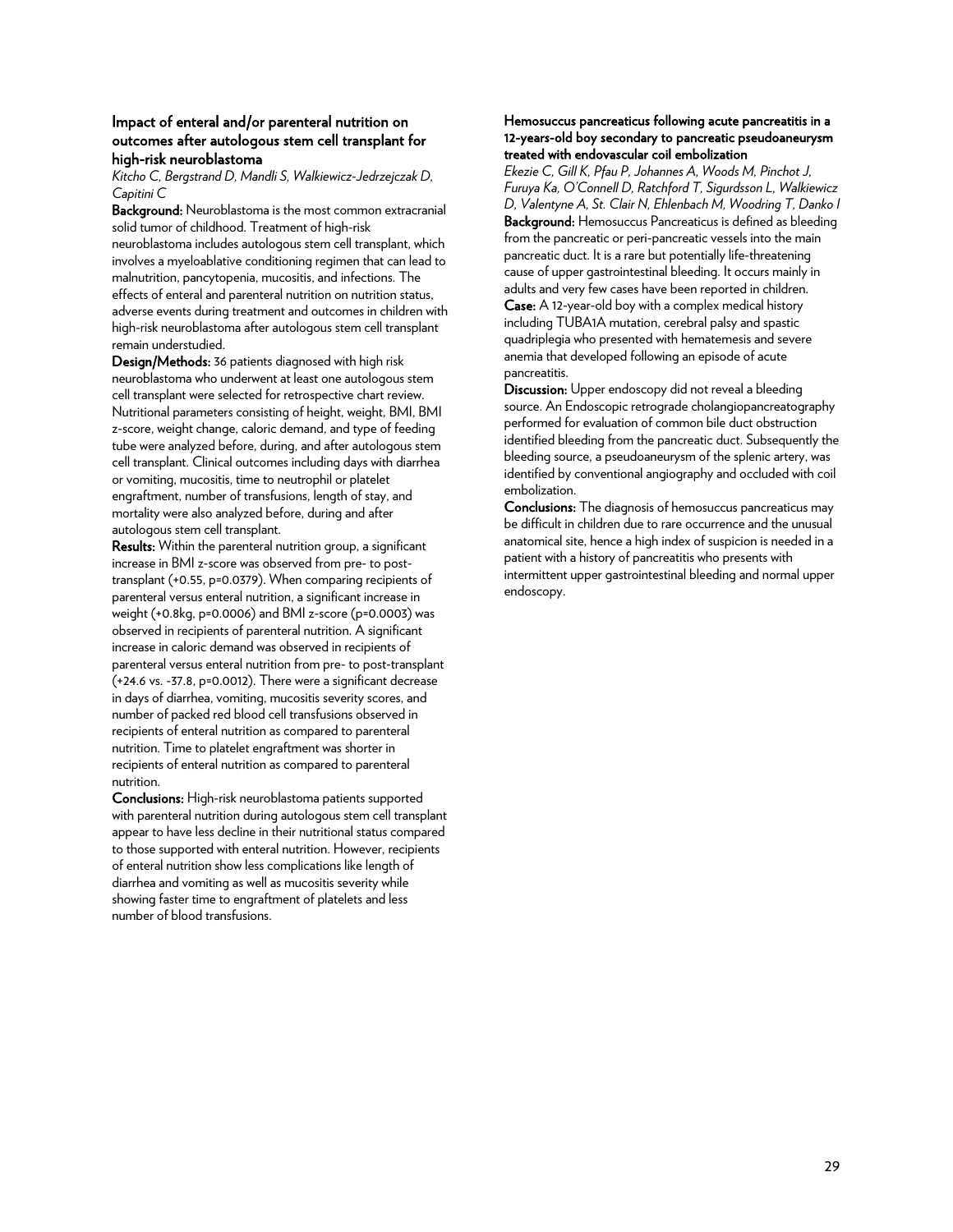#### A survey on the management of anomalous aortic origins of the coronary arteries

*Hareem R, Smith Hokanson, J*

Background: Anomalous aortic origins of the coronary arteries (AAOCA) can be associated with sudden cardiac death, but are most often identified incidentally on echocardiograms performed for concerns other than coronary anatomy. The management of patients with AAOCA remains controversial due to limitations in risk stratification and limited data on follow-up of surgical treatments. Consequently, providers face uncertainty when formulating treatment plans for these patients.

Design/Methods: We sent out an anonymous electronic survey to the American Academy of Pediatrics Section on Cardiology and Cardiac Surgery (AAP SOCCS) and Pediheart.net online community regarding their practice patterns in the care of patients with AAOCA. The survey was limited to anomalous origins of the right coronary from the left cusp (AAORCA) and left coronary from the right cusp (AAOLCA) with inter-arterial courses.

Results: We received 103 complete responses. There were 98 pediatric cardiologists, of which 90 routinely read echocardiograms. Of those who had completed training, the mean years of practice was 15.9 years. Respondents felt that the coronaries were adequately imaged in first-time echocardiograms at the following ages 84% (<1 year), 79% (1-4 years), 80% (5-9 years) and 72% (10-20 years). Across the age spectrum, less than ¼ of respondents recommended repeat echocardiography if the coronaries were not adequately visualized. After incidental diagnosis of AAOCA at birth, the next cardiology visit, next echocardiogram and coronary CT were recommended at 1.50 (+/- 1.59), 1.93 (+/-2.09) and 5.69 (+/-3.89) years for AAOLCA and 1.92(+/-1.94), 2.35 (+/-2.23) and 6.08 (+/-3.89) years for AAORCA. In a 16 yo with no evidence of ischemia on stress imaging, surgery was felt to be appropriate or somewhat appropriate in 1/103 and 4/103 in the case of AAORCA and 40/103 and 31/103 in AAOLCA. In a 16 yo with AAORCA with no evidence of ischemia on stress testing, respondents were more likely to recommend surgery in competitive athletes (45/103) and patients with hypertension (14/103) and less like to recommend it in patients with Down's syndrome (14/103) and pulmonary hypertension (14/103). Conclusions: Our survey demonstrates that although the coronary arteries are generally well identified on routine echocardiography, there is a wide range in the practice management of AAOCA.

#### \* Impact of multiorgan and kidney-pancreas allocation policies on pediatric kidney-alone transplant candidates in the United States

*Engen R, Shepherd D, Bradford M, Foutz J, Bartosh S, Smith J* Background: United States organ allocation policies prioritize kidney-pancreas and other multiorgan candidates above pediatric kidney-alone candidates, but the effects of these policies is unclear.

Design/Methods: We used OPTN data to describe trends in multiorgan and kidney-pancreas transplantation and identify 377 next-sequential pediatric kidney-alone candidates between 4/1/2015 and 10/31/2019 for individual-level analysis.

Results: 11% of all kidneys were allocated as part of a multiorgan or kidney-pancreas transplant and 6% of pediatric kidney candidates were impacted. Pediatric next-sequential candidates accrued a median of 118 days (IQR 97-135 days) of additional wait time, and this was significantly longer for children who were Hispanic (p=0.02), blood type B or O (p=0.01), or had a cPRA  $\geq$ 20% (p<0.01). Eight pediatric nextsequential candidates (2%) were removed from the waitlist due to death or 'too sick to transplant'. Sixty-three percent were transplanted with a kidney with a higher KDPI than the original multiorgan match (p<0.01). Donor service areas with higher volumes of kidney-pancreas transplants had significantly longer additional wait times for pediatric next-sequential candidates (p=0.01).

Conclusions: Current allocation policy results in longer waiting times and higher KDPI kidneys for pediatric kidney candidates. As multiorgan transplant volume is increasing, further consideration of allocation policy is necessary to maximize equality and utility.

\*Accepted at the International Pediatric Transplant Association